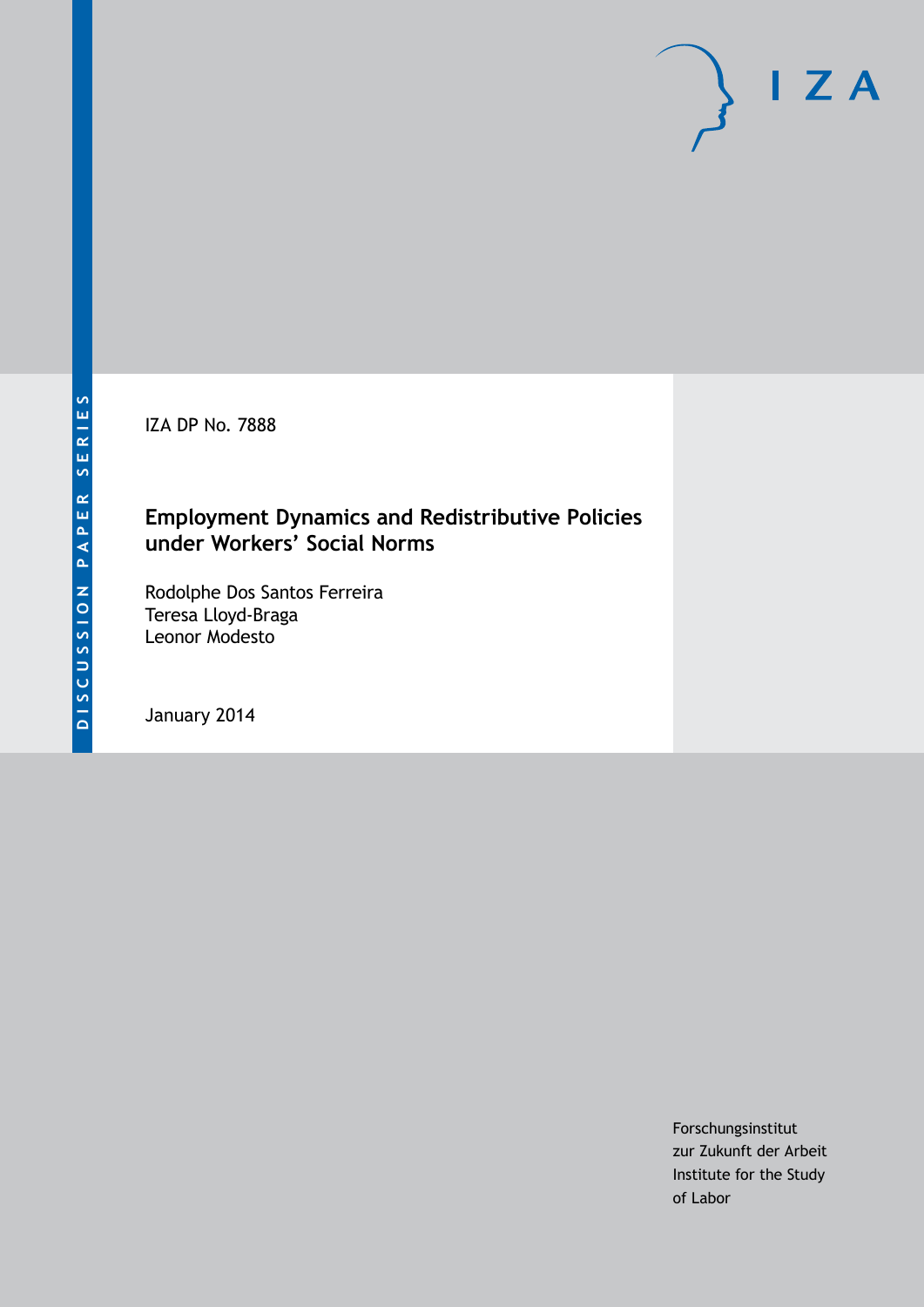# **Employment Dynamics and Redistributive Policies under Workers' Social Norms**

# **Rodolphe Dos Santos Ferreira**

*BETA, University of Strasbourg and Institut Universitaire de France*

## **Teresa Lloyd-Braga**

*Católica Lisbon School of Business and Economics*

### **Leonor Modesto**

*Católica Lisbon School of Business and Economics and IZA*

> Discussion Paper No. 7888 January 2014

> > IZA

P.O. Box 7240 53072 Bonn Germany

Phone: +49-228-3894-0 Fax: +49-228-3894-180 E-mail: [iza@iza.org](mailto:iza@iza.org)

Any opinions expressed here are those of the author(s) and not those of IZA. Research published in this series may include views on policy, but the institute itself takes no institutional policy positions. The IZA research network is committed to the IZA Guiding Principles of Research Integrity.

The Institute for the Study of Labor (IZA) in Bonn is a local and virtual international research center and a place of communication between science, politics and business. IZA is an independent nonprofit organization supported by Deutsche Post Foundation. The center is associated with the University of Bonn and offers a stimulating research environment through its international network, workshops and conferences, data service, project support, research visits and doctoral program. IZA engages in (i) original and internationally competitive research in all fields of labor economics, (ii) development of policy concepts, and (iii) dissemination of research results and concepts to the interested public.

<span id="page-1-0"></span>IZA Discussion Papers often represent preliminary work and are circulated to encourage discussion. Citation of such a paper should account for its provisional character. A revised version may be available directly from the author.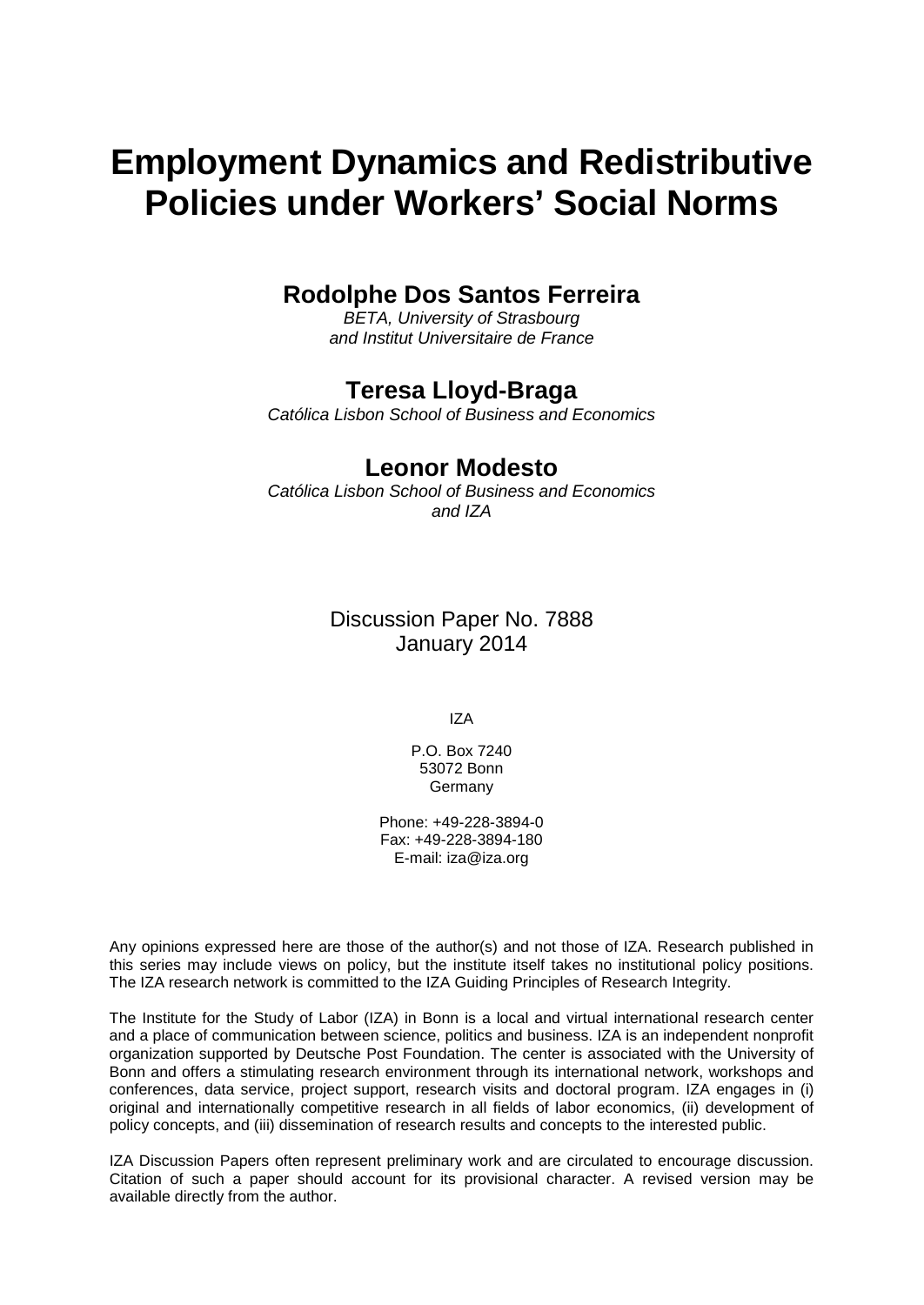IZA Discussion Paper No. 7888 January 2014

# **ABSTRACT**

# **Employment Dynamics and Redistributive Policies under Workers' Social Norms[\\*](#page-1-0)**

We study employment dynamics using an OLG model with unemployment benefits and universal old-age survival pensions, both financed by taxing employed workers. The novelty is that we explicitly introduce workers' social norms that shape both the individual participation decision of workers and wage bargaining. We find that social norms increase the likelihood of multiplicity of equilibria and somewhat facilitate the emergence of indeterminacy and flip bifurcations, constituting therefore a source of business cycles driven by self-fulfilling volatile expectations, *i.e.* sunspots. We also find that, in the presence of strong social norms, standard policy recommendations that advocate a decrease in unemployment benefits in order to boost employment are no longer valid. Indeed, our simulation results show that the opposite will happen for empirically plausible levels of the unemployment rate.

JEL Classification: E32, H23, H31, J65

Keywords: flip bifurcations, local indeterminacy, steady state multiplicity, sunspots, workers' social norms, unemployment benefits

Corresponding author:

Leonor Modesto Católica Lisbon School of Business and Economics Palma de Cima 1649-023 Lisboa Portugal E-mail: [lrm@ucp.pt](mailto:lrm@ucp.pt)

\* Financial support from FCT under the PTDC/EGE-ECO/103468/2008 is gratefully acknowledged. We thank participants of annual conferences SAET 2013, held at MINES ParisTech, and PET 2013, held in Católica-Lisbon, for useful comments.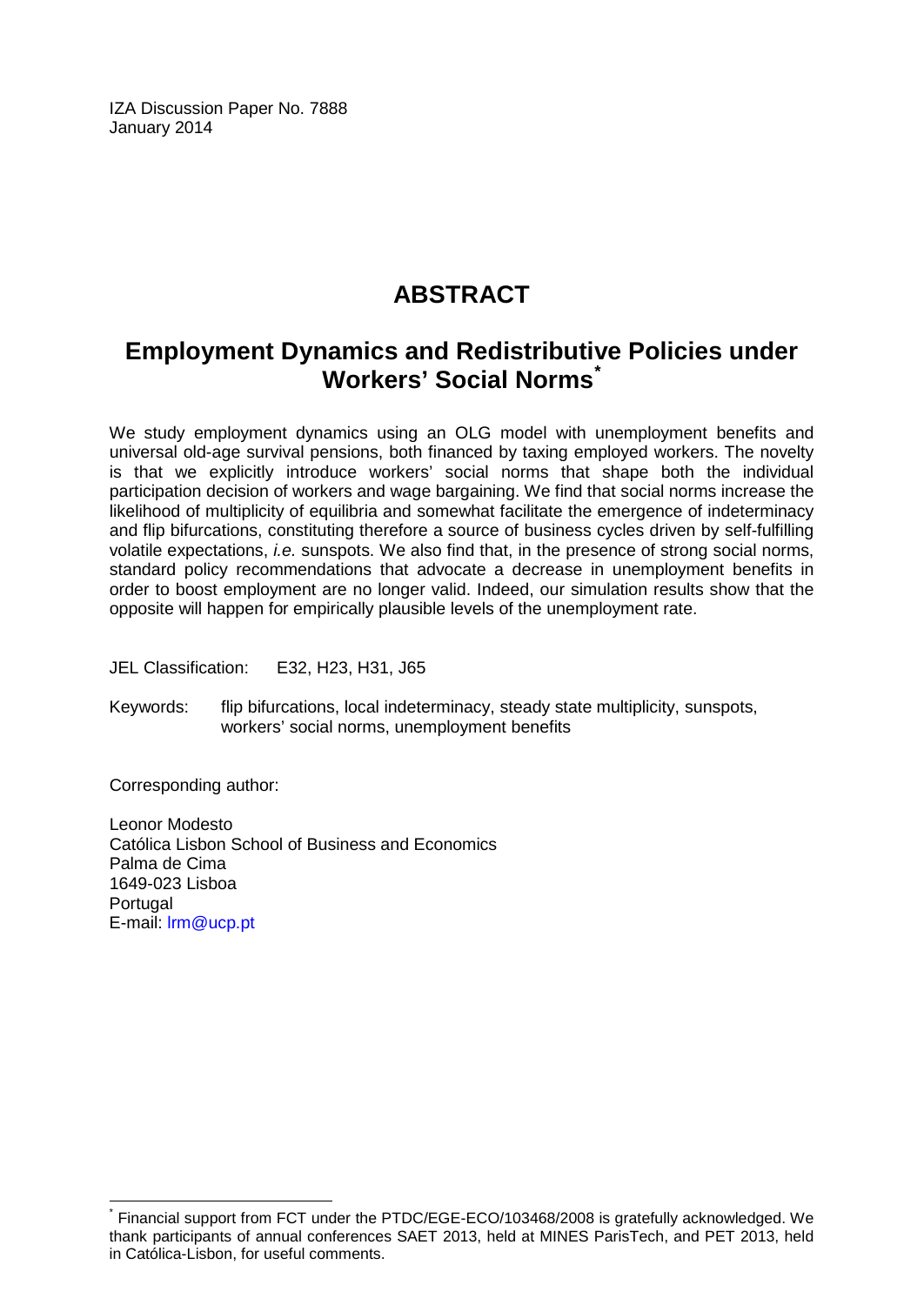# 1 Introduction

In this paper we study the influence of workers' social norms on the occurrence of steady state multiplicity, bifurcations and indeterminacy, in a model with indivisible labour, wage bargaining and unemployment, where redistributive policies are pursued by the government.

Redistribution, due to equity considerations, has always been an important goal of government intervention. A more equitable distribution of income (or wealth) also contributes to social and political stability, favoring economic growth and employment.<sup>1</sup> However, redistributive policies affect agents' incentives, distorting decisions and allocations, and may thereby reduce economic efficiency, possibly retarding growth and increasing unemployment. Moreover, economic incentives should not be taken independently of the social norms that constrain or shape individual behaviour (Akerlof, 1980, Lindbeck *et al.*, 1999). Unemployment is a source of economic inequality to be corrected through the kind of redistributive policies on which we want to concentrate in this paper. Welfare benefits, transferring to the unemployed the tax revenue obtained from the employed, are clearly a disincentive to labour market participation. This disincentive is however constrained by the social norm to live off one's work, a norm which depends upon the number of transfer recipients: "living on transfers becomes relatively less embarrassing when more individuals do likewise" (Lindbeck *et al.*, 1999, p.3). This interaction creates a positive participation externality which may significantly modify the effects of these redistributive policies on steady state employment and employment dynamics.

The mechanism introduced through this positive externality is similar to the one working through the so-called leisure externalities, when positive (Benhabib and Farmer, 2000, Weder, 2004, Duernecker, 2008, Gómez, 2008, Pintea, 2010, Barbar, 2010, Azariadis et al., 2012). However, leisure externalities affect the division of the individual's time endowment into work and leisure, and are typically justified as "the effect of coordination spillovers in communal leisure activities" (Weder, 2004, p.2) or as the result of social representations ("workaholism" vs. conspicuous idleness), where the frontier between work and leisure appears essentially as a matter of degree. By contrast, the participation externality we consider in this paper affects the

<sup>&</sup>lt;sup>1</sup> Alesina and Rodrick (1994) and Persson and Tabellini (1994) find empirical support for this last claim.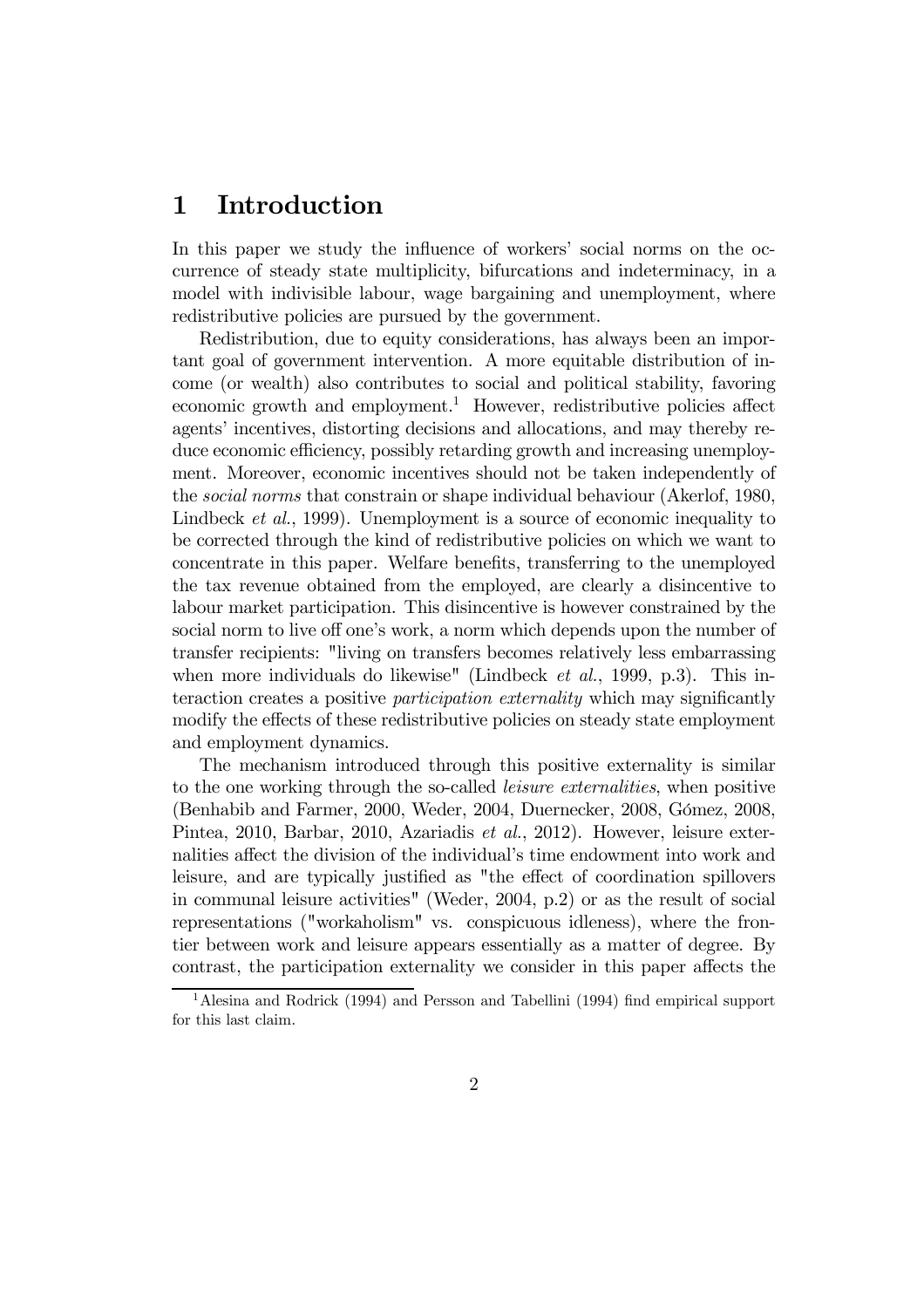discrete decision to work or not to work (with the consequent loss of a social status). Moreover, the studies resorting to leisure externalities have ruled out unemployment, which is an essential ingredient of the participation externality, since the stigma of not living off one's work weakens as the rate of unemployment increases.

There is empirical support for the existence and the role of labour related social norms, in particular to live off one's own work, rather than on living off welfare benefits. Some authors talk about the stigma associated with the unemployment status and, more significantly, most empirical studies find that this stigma, or psychological cost, weakens when there is an increase in the number of unemployed individuals. For instance, Clark (2003), using data from the British Household Panel Survey, concludes that "unemployment always hurts, but it hurts less when there are more unemployed people around" (p.346). Moreover, Cörvers and Golsteyn (2004), analyzing nonworking men's willingness to work in the Netherlands, between 1994 and 2000, found that this willingness increased in an upswing due to social pressure. Hedström et al. (2003), using Swedish data of the 1990s, also found that a higher unemployment level among peers decreased considerably the transition rates out of unemployment.

We want to examine the effects of workers's social norms on employment dynamics and on the performance of redistributive policies. Like most studies on redistribution in dynamic models, our analysis is carried out in the context of an overlapping generations (OLG) model, which allows us to easily introduce intergenerational redistribution and life time decisions in a dynamic model with unemployment. The novelty is that we explicitly introduce in this framework workers' social norms that shape both the individual participation decision of workers and wage bargaining. Workers' social norms influencing the participation are here represented by an utility cost of being unemployed which is defined by two relevant parameters: one parameter measures the disutility level when everyone is following the norm and the other measures the responsiveness of the disutility to the proportion of norm adherents. We consider unemployment benefits and old age survival pensions, both financed by taxing employed workers. We find that social norms increase the likelihood of multiplicity of equilibria (as in Lindbeck et al., 1999, or Kolm, 2005). We also find that workers' social norms, creating a positive participation externality, facilitate the emergence of local indeterminacy and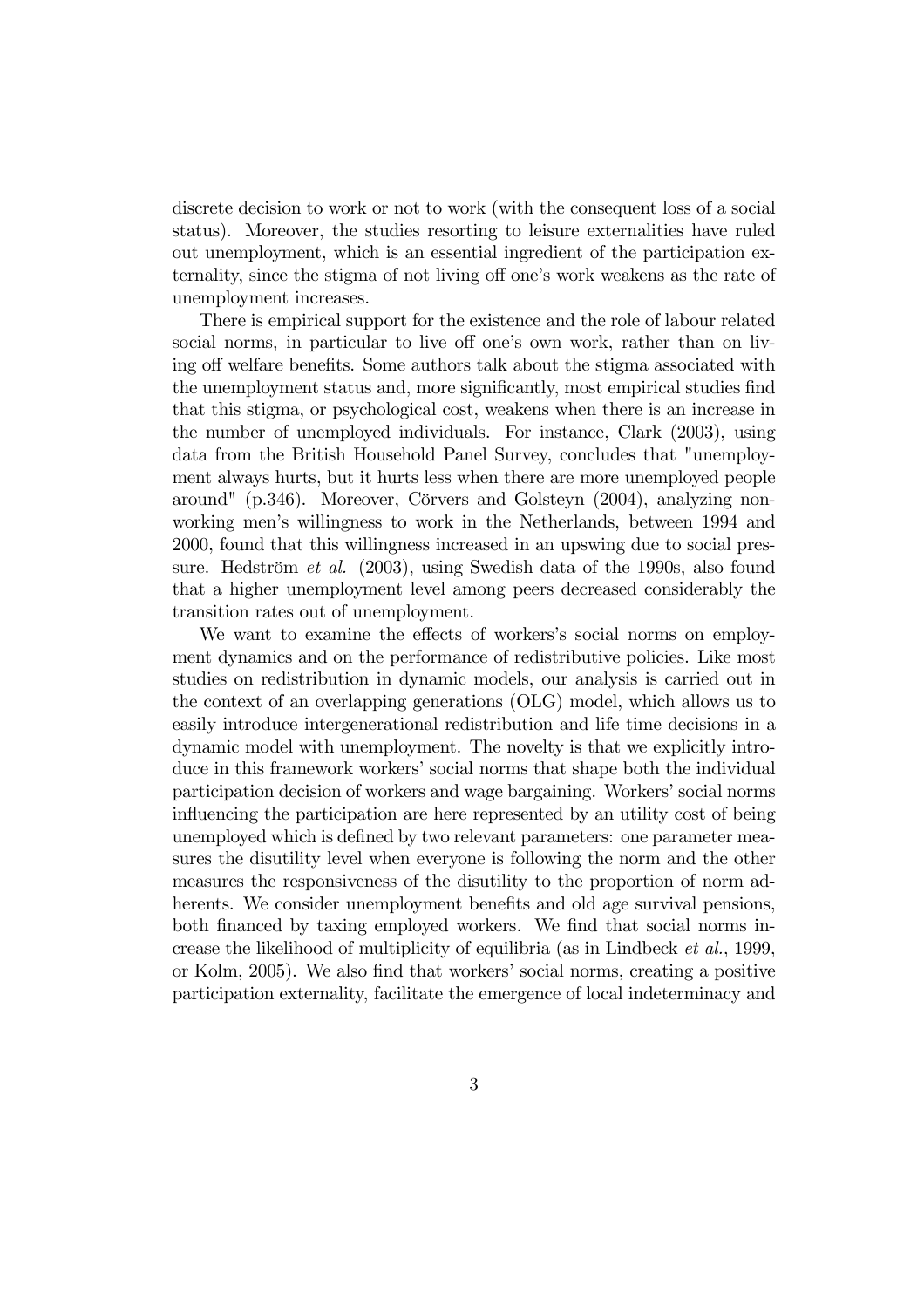of flip bifurcations<sup>2</sup> for plausible values of the unemployment rate, constituting therefore a source of business cycles driven by self-fulfilling volatile expectations, *i.e.* sunspots. This result is new and in accordance with those obtained by Lloyd-Braga et al. (2011), stating that "under labour market distortions (...) indeterminacy and bifurcations occur for empirically relevant values of the parameters" (p.2), and pointing to labour market imperfections as the most likely source of endogenous business cycles.

We also find that, in the presence of strong social norms, standard policy recommendations that advocate a decrease in unemployment benefits in order to boost employment are no longer valid.<sup>3</sup> Grandmont (2008) has also shown that increasing unemployment insurance is beneficial to employment, while increasing the likelihood of local indeterminacy of the steady state, itself a source of dynamic inefficiencies. We want to emphasise that such inefficiencies, as well as the reversal of the policy prescriptions, result in our model from strong employment social norms, and not, as in Grandmont's efficiency wage model, from the redistribution policy. The two models are however related. Indeed, as already noted, our model is based on a mechanism similar to the one of the model with leisure externalities, itself shown to be equivalent to the model with unemployment insurance and efficiency wages (see Lloyd-Braga et al., 2011, Proposition 8).

The rest of the paper is organised as follows. In section 2 we present the model we are going to use, and establish the temporary equilibrium equation for employment. In section 3 we take the unemployment benefit as the sole government subsidy, and formulate the deterministic perfect foresight employment dynamics. We then examine the existence and multiplicity of steady states and analyze local dynamics, under weak and strong social norms. We end the section with a discussion of the obtained results, with some comments on policy implications. In section 4, we assume that universal old-age pensions are the sole government subsidy and briefly repeat our previous analysis, again under weak and strong social norms. Finally, in section 5 we formulate some concluding remarks.

<sup>&</sup>lt;sup>2</sup>Notice that, as referred above, the participation externality operates in a similar way as the leisure externalities, which are well known to facilitate indeterminacy (see Benhabib and Farmer, 2000, Weder, 2004, Barbar, 2010). However, as it will appear in the following, this is true, in the case of leisure externalities as in the case of social norms, only as far as the response to others' leisure or unemployment remains moderate.

<sup>&</sup>lt;sup>3</sup>Indeed, our simulation results show that the opposite will happen for empirically plausible levels of the unemployment rate.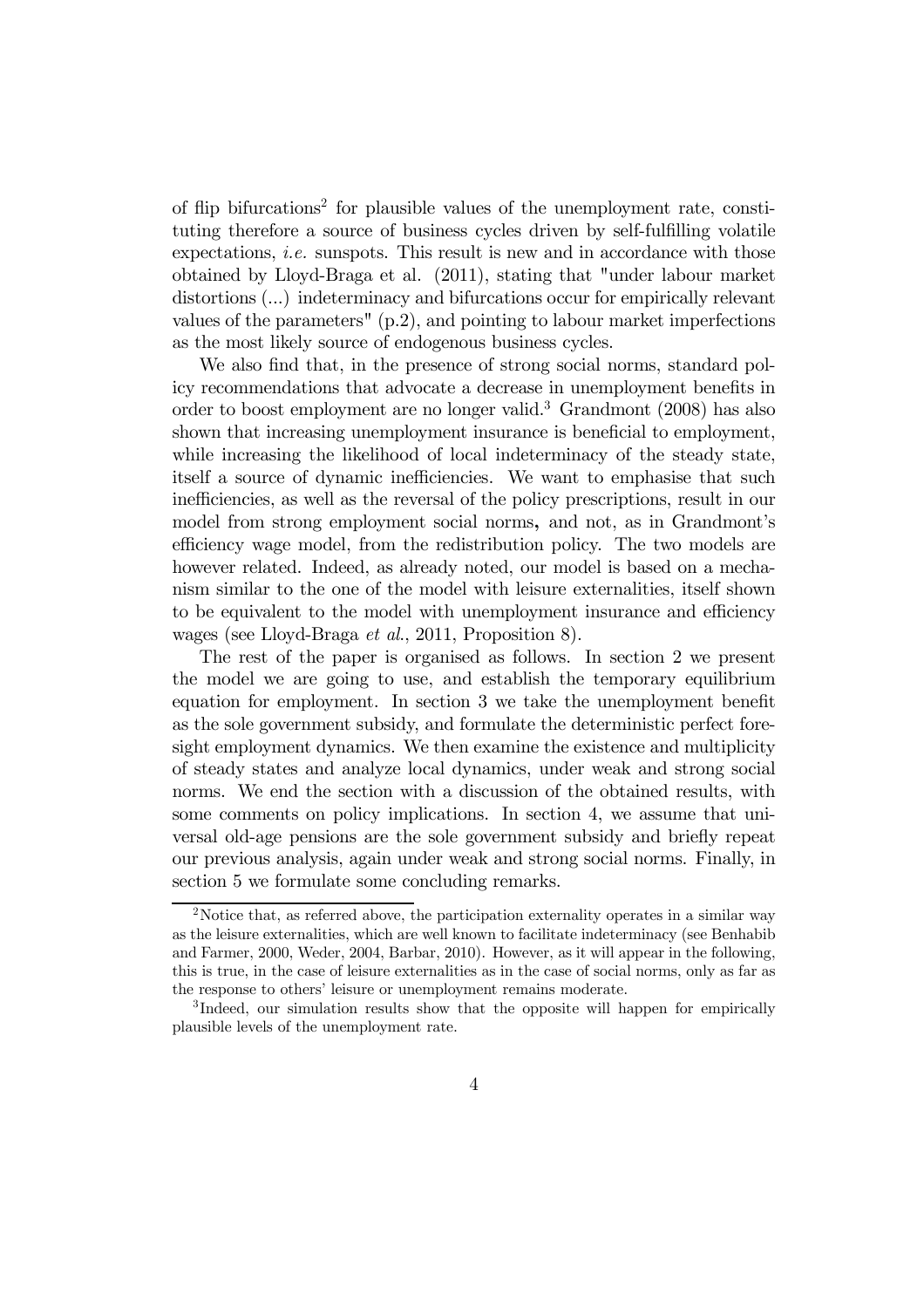# 2 The model

We refer to a simple overlapping generations economy, where a continuum of size one of identical households lives for 2 periods, working and saving when young and consuming when old. In this economy there is another continuum (also of size one) of identical firms, which employ young households to produce a single consumer good, used as numeraire and sold in a perfectly competitive market. Wages are bargained between workers and firms but firms choose employment unilaterally. Firm ownership is represented by a fixed number of shares (again normalised to one), which constitute the sole asset in this economy. We finally consider a government limiting its activity to the pursuit of redistributive targets. In particular we consider that the government aim is simply to guarantee a minimum level of consumption to every (old) consumer.

#### 2.1 The government

For simplicity, all taxes and subsidies are taken to be set by the government (on real terms) on a *per capita* basis. We denote by  $T$  the tax on employed workers, by  $B$  the unemployment benefit and by  $R$  the universal old-age survival pension. Denoting by  $l$  the employment level, the government budget constraint at time  $t$  can be stated as follows:

$$
B_t (1 - l_t) + R_t = T_t l_t.
$$
 (1)

#### 2.2 Households

As the whole of household's income is devoted to the consumption of a unique good in a single period of life, and as we assume indivisible labour, the sole decision left to the household concerns its participation in the labour market: the young household at time  $t$   $(t = 0, 1, ...)$  has indeed to decide whether to accept  $(e_t = 1)$  or to refuse  $(e_t = 0)$  some job offered at real wage  $w_t$ , so as to maximise under the budget constraint the expected value  $V(e_t)$  of its decision. We assume, as usual, that work generates some positive disutility  $v$  (expressed in terms of consumption), but we also assume that the unemployment status is itself a source of disutility, even when unemployment is voluntary, that is, when  $e_t$  is freely chosen to be zero and is not imposed by rationing. Furthermore, we assume that the status of unemployed is harder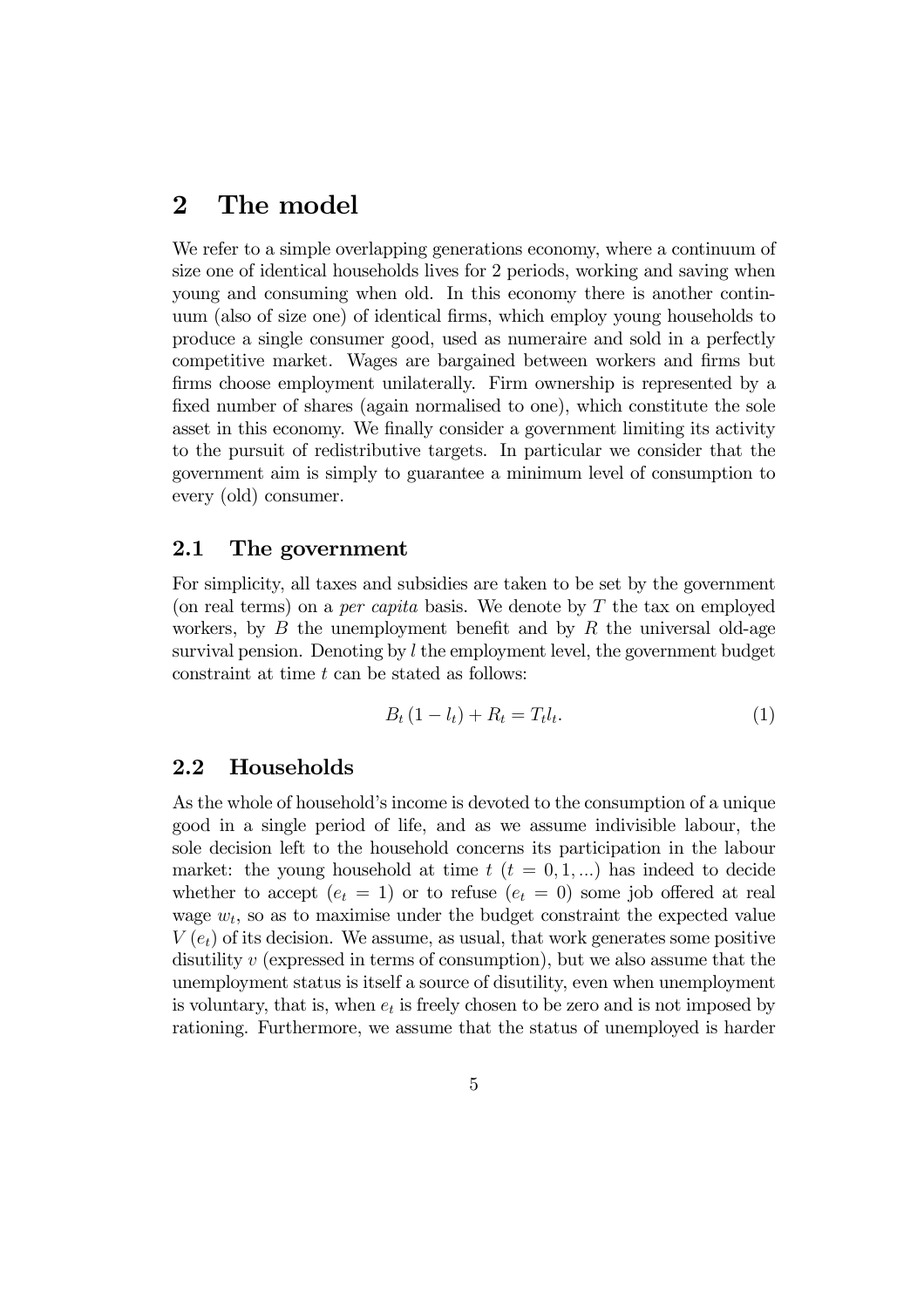and harder to bear as it becomes less and less "normal", that is, as it gets farther and farther away from the *social norm* (Lindbeck *et al.*, 1999, Clark, 2003). More precisely, the disutility generated by the unemployment status is increasing, and at a non-decreasing rate, with the proportion  $l_t$  of currently employed households.<sup>4</sup> For simplicity, we specify this disutility as  $s\overline{l}_t^{\sigma}$  $t<sub>t</sub>$ , where the parameter  $s \in (0, v)$  fixes the disutility level when everyone is following the norm  $(l_t = 1)$ , and the parameter  $\sigma \in [1, \infty)$  measures the responsiveness of the disutility to the proportion of norm adherents. We can now define the expected participation value as

$$
V(e_t) \equiv \max_{c_{t+1} \in \mathbb{R}_+} E_t (c_{t+1}) - (ve_t + s\overline{l}_t^{\sigma} (1 - e_t))
$$
  
s.t.  $c_{t+1} \le \frac{(w_t - T_t) e_t + B_t (1 - e_t)}{q_t} (q_{t+1} + P_{t+1}) + R_{t+1},$  (2)

where  $E_t$  denotes the mathematical expectation operator (conditional on information available at t), c the amount of consumption,  $T$ ,  $B$ , and  $R$  the government decision variables as already defined,  $q$  the real price of one share, and P the real profit per share. The ratio on the RHS of the budget constraint represents the number of shares bought by the young household. It is multiplied by the future net value of each share, dividends included.

For the young household to decide to participate in the labour market,  $V(1)$  must be at least as large as  $V(0)$ , with

$$
V(1) = (w_t - T_t) \frac{E_t (q_{t+1} + P_{t+1})}{q_t} + E_t (R_{t+1}) - v \tag{3}
$$

$$
V(0) = B_t \frac{E_t (q_{t+1} + P_{t+1})}{q_t} + E_t (R_{t+1}) - s \bar{l}_t^{\sigma}, \qquad (4)
$$

that is, the real wage  $w_t$  must be at least as large as the reservation wage

$$
\overline{w}_t = B_t + T_t + \left(v - s\overline{l}_t^{\sigma}\right) \frac{q_t}{E_t \left(q_{t+1} + P_{t+1}\right)}, \text{ with } 0 < \overline{l}_t \le 1 < \frac{v}{s}, \quad (5)
$$

where the ratio  $q_t/E_t (q_{t+1} + P_{t+1})$  can be seen as the reciprocal of the expected real interest factor. As expected, from the individual point of view, the reservation wage is an increasing function of the unemployment benefit

<sup>&</sup>lt;sup>4</sup>This assumption is corroborated by empirical findings. See Clark (2003), Cörvers and Golsteyn (2004), and Hedström et al. (2003).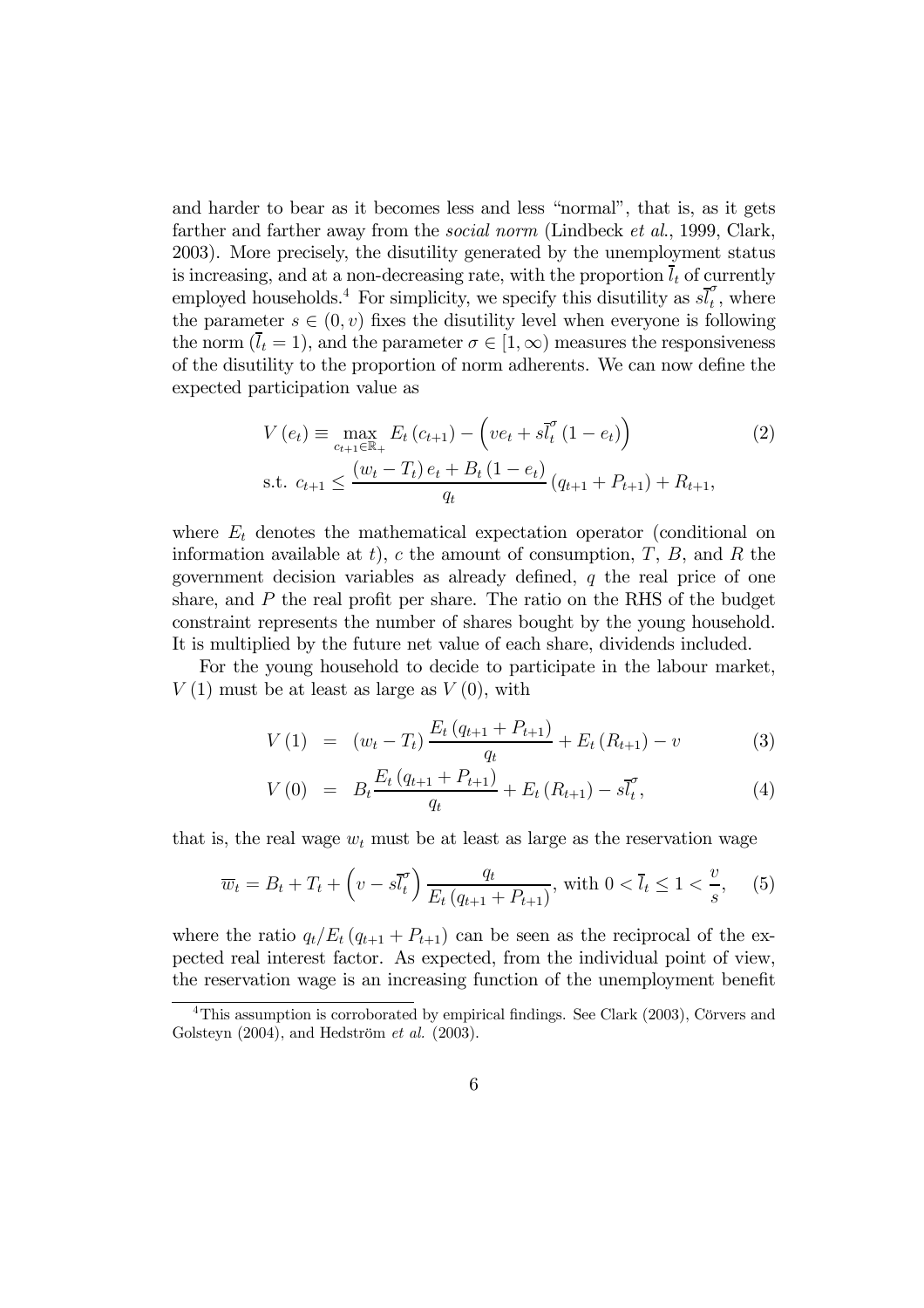and the *per capita* tax. Because of the social norm, it is also a decreasing function of employment, which in this way influences positively the willingness to work. It does not depend *directly* upon the old-age survival pension, applying universally to seniors irrespectively of their employment status when they were young. However, as shown below, the survival pension does influence the reservation wage through several general equilibrium channels.

#### 2.3 Firms

Wages are bargained between workers and firms but, after the determination of the real wage  $w_t$ , the representative firm sets the level  $l_t$  of employment in order to maximise its profit,  $P_t = l_t^{\alpha} - w_t l_t$ , with labour  $l_t$  as the only argument of the production function (with  $0 < \alpha < 1$ ). The profit maximizing level of employment is given by the first order condition:

$$
l_t = (\alpha/w_t)^{1/(1-\alpha)}.
$$
\n(6)

The corresponding profit is

$$
P_t = (1 - \alpha) \left( \alpha / w_t \right)^{\alpha / (1 - \alpha)}.
$$
\n<sup>(7)</sup>

#### 2.4 Wage bargaining

Wage negotiations between workers and firms are also shaped by social norms (Akerlof, 1980, Elster, 1989). These norms reflect in particular the equity principle "Equal pay for equal work" and the principle of fair division of the surplus between the parties, guaranteeing workers' participation.<sup>5</sup> As usual in this context, we refer to the 'generalised' Nash solution to the following bargaining problem, a convenient tool to take these social norms into account:

$$
\max_{w_t \in \mathbb{R}_+} \left\{ \left( V\left(1, w_t\right) - V\left(0, w_t\right) \right)^{\theta} \left( \left(1 - \alpha\right) \left( \alpha / w_t \right)^{\alpha/(1 - \alpha)} \right)^{1 - \theta} \right\},\tag{8}
$$

where  $V(0, w_t)$  and 0 are the worker's and the firm's fallbacks, respectively. The parameter  $\theta \in (0, 1)$  denotes the worker's relative weight in the bargaining according to the prevailing social norms.

<sup>&</sup>lt;sup>5</sup>For empirical support, see Elster (1989), who discusses the role of social norms of equality, equity and fair division in bargaining between unions and employers, using the Swedish labor market as an example. Also, Akerlof and Yellen (1984) present evidence that supports the equity principle in wage contracts.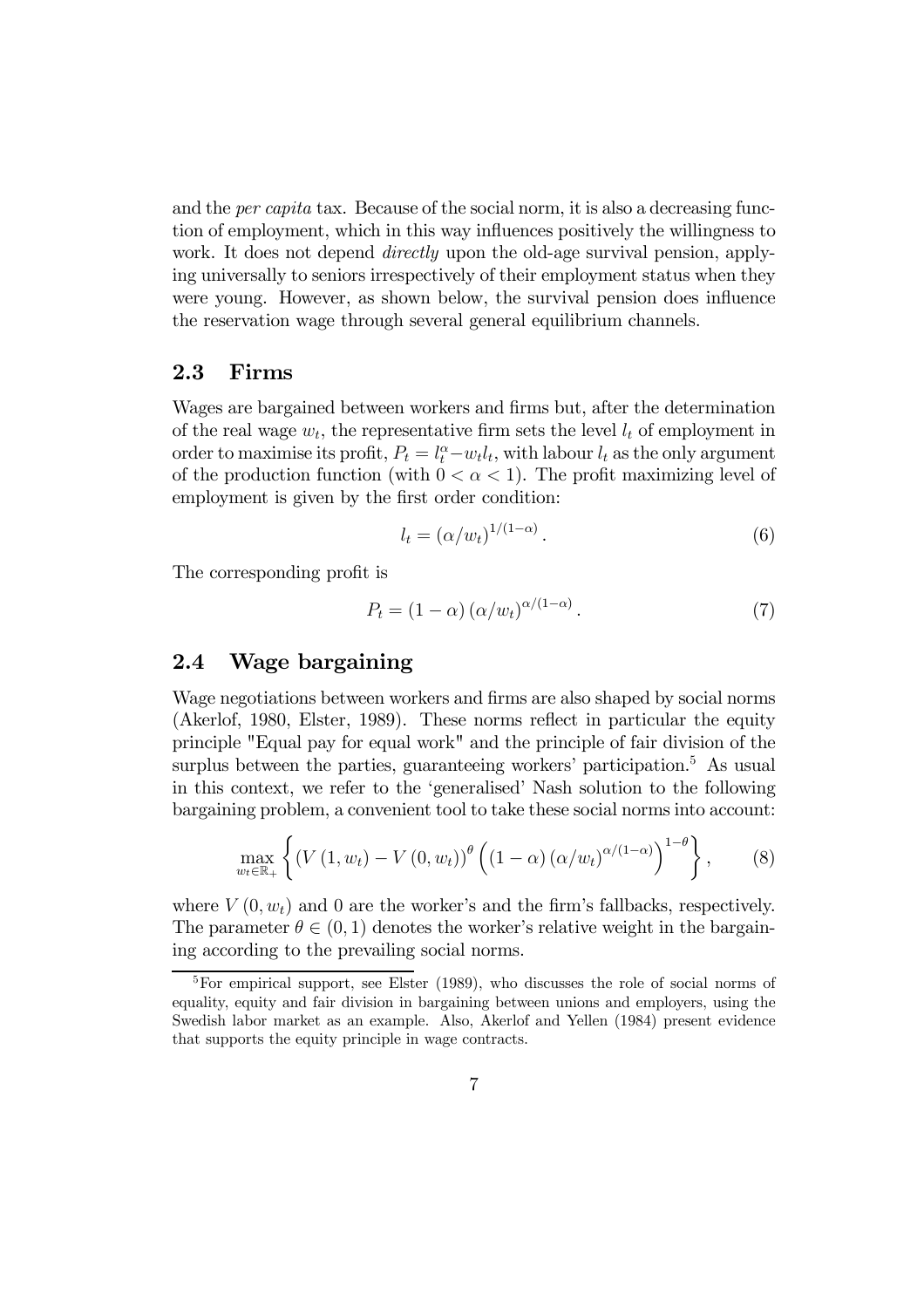By equations (3), (4) and (5), the solution to this problem is given by

$$
w_t = \arg \max_{w \in [\overline{w}_t, \infty)} \left\{ \left( w - \overline{w}_t \right)^{\theta} w^{-(1-\theta)\alpha/(1-\alpha)} \right\}.
$$
 (9)

If  $\theta \geq \alpha$ , no solution exists, since the objective function is always increasing in w. If  $\theta = 0$ , the fair wage coincides with the reservation wage  $\overline{w}_t$ . We assume that  $0 < \theta < \alpha$ , obtaining:

$$
w_t = \frac{(1 - \theta)\,\alpha}{\alpha - \theta}\overline{w}_t \equiv \mu \overline{w}_t,\tag{10}
$$

with the markup factor  $\mu > 1$ . In the following, we shall focus on unemployment equilibria with  $l_t < 1$  (avoiding corner solutions), by assuming that  $\mu \overline{w}_t > \alpha$  (see (6) and (10)).

#### 2.5 Equilibrium

There are three markets in this economy, corresponding to the three goods: output, labour and shares. By Walras' law, we can ignore the last one, and use the equilibrium condition in the output market (that output demand, or the seniors' real wealth  $q_t + (1 - \alpha) l_t^{\alpha} + R_t$ , be equal to output supply  $l_t^{\alpha}$  to determine the share price:

$$
q_t = \alpha l_t^{\alpha} - R_t. \tag{11}
$$

In the following we shall use the restriction  $R_t < \alpha l_t^{\alpha}$ , ensuring a positive share price.

By inserting  $q_t$  as given by equation (11) and  $P_t$  given by equation (7) in the labour market equilibrium condition  $l_t = (\alpha/\mu \overline{w}_t)^{1/(1-\alpha)} < 1$ , with the reservation wage  $\overline{w}_t$  defined by equation (5) for  $l_t = l_t$ , we obtain the temporary equilibrium equation which implicitly determines the level of current employment  $l_t$  given expected output  $E_t(l_{t+1}^{\alpha})$ :

$$
l_{t} = \left[\frac{\mu}{\alpha} \left(B_{t} + T_{t} + (v - s l_{t}^{\sigma}) \frac{\alpha l_{t}^{\alpha} - R_{t}}{E_{t} \left(l_{t+1}^{\alpha}\right) - E_{t} \left(R_{t+1}\right)}\right)\right]^{-1/(1-\alpha)}.
$$
 (12)

In the following, we will take taxes  $T_t$  as an adjustment variable to be determined by the government budget constraint. If we further assume constancy of all other government decision variables, equation (12) may be taken as defining a deterministic one-dimensional autonomous dynamic system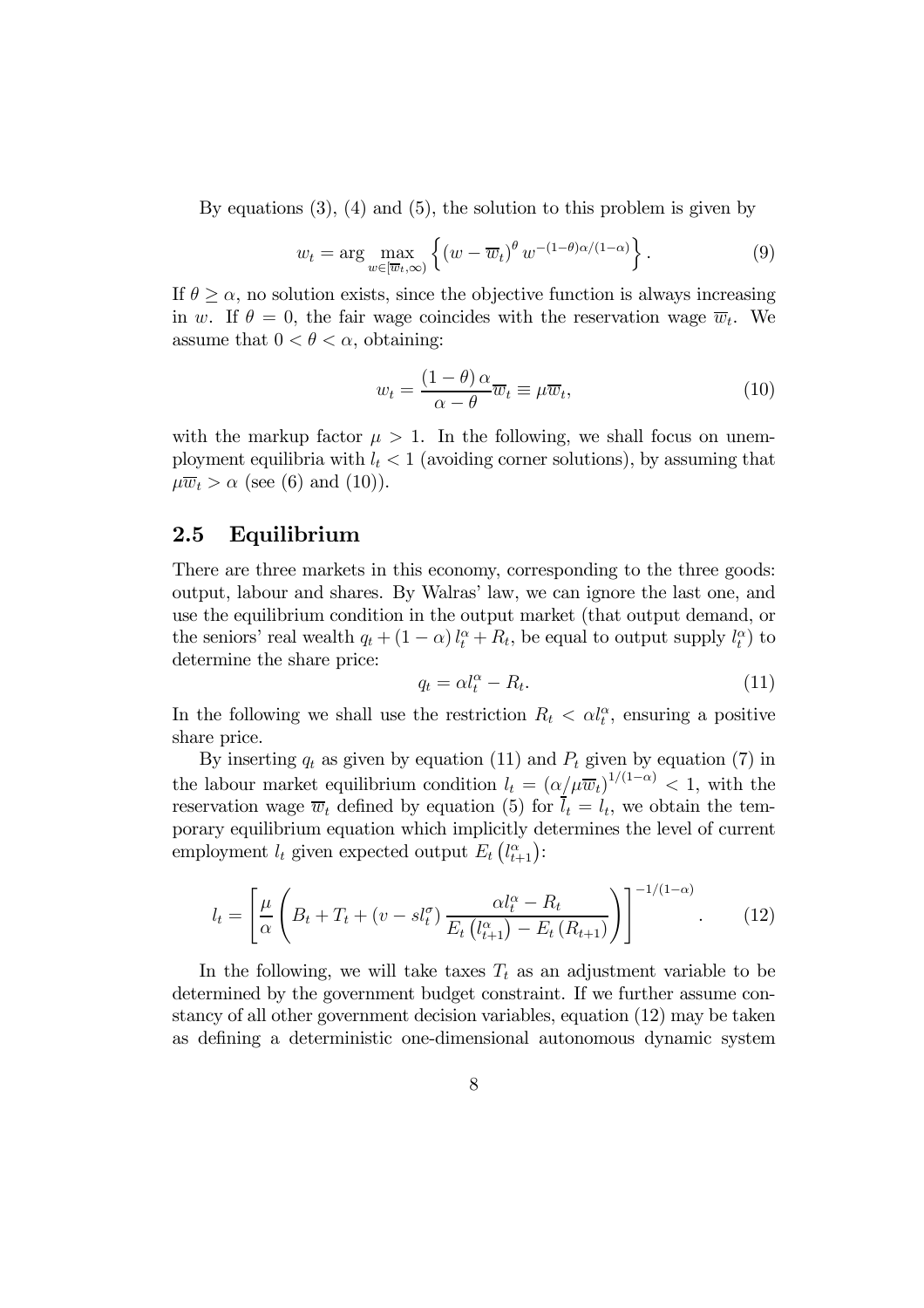characterizing perfect foresight equilibria in this economy (with  $E_t\left(l_{t+1}^{\alpha}\right)$ )  $l_{t+1}^{\alpha}$ ). A steady state  $l = l_t = l_{t+1}$  is then given by

$$
l = \left[\frac{\mu}{\alpha} \left(B + R + (v - sl^{\sigma}) \frac{\alpha l^{\alpha} - R}{l^{\alpha} - R} l\right)\right]^{1/\alpha}.
$$
 (13)

Although our aim is to study an economy with redistributive policies and workers' social norms, our model covers as a limit case the situation where there is no redistributive policy and no social norm of employment. In order to ensure the existence, in that case, of a non autarkic steady state  $l =$  $(\mu v)^{-1/(1-\alpha)} \in (0,1)$ , we shall assume that  $\mu v > 1$ .

To better understand the specific role of each one of the two alternative subsidies introduced in our model we shall now analyze separately their effects. Before starting that analysis, let us however recall the assumptions on the parameters made so far:

#### Assumptions

- 1.  $0 < s < v$  and  $\sigma > 1$ .
- 2.  $0 < \theta < \alpha < 1 \Longrightarrow \mu \equiv \frac{(1-\theta)\alpha}{\alpha-\theta} > 1.$
- 3.  $\mu v > 1$ .
- 4.  $B < \alpha/\mu$  and  $R < \alpha/\mu$ .

The last assumption, bounding from above the two alternative subsidies, will allow us to obtain in both cases well-defined perfect foresight dynamics.

# 3 Unemployment benefit

We assume in this section that the unemployment benefit is the sole government subsidy, taken as a constant.

#### 3.1 Perfect foresight dynamics

For any t, take  $R_t = 0$  and  $B_t = B > 0$  in equation (12). Also, using the government budget constraint (1) to replace the tax on employed workers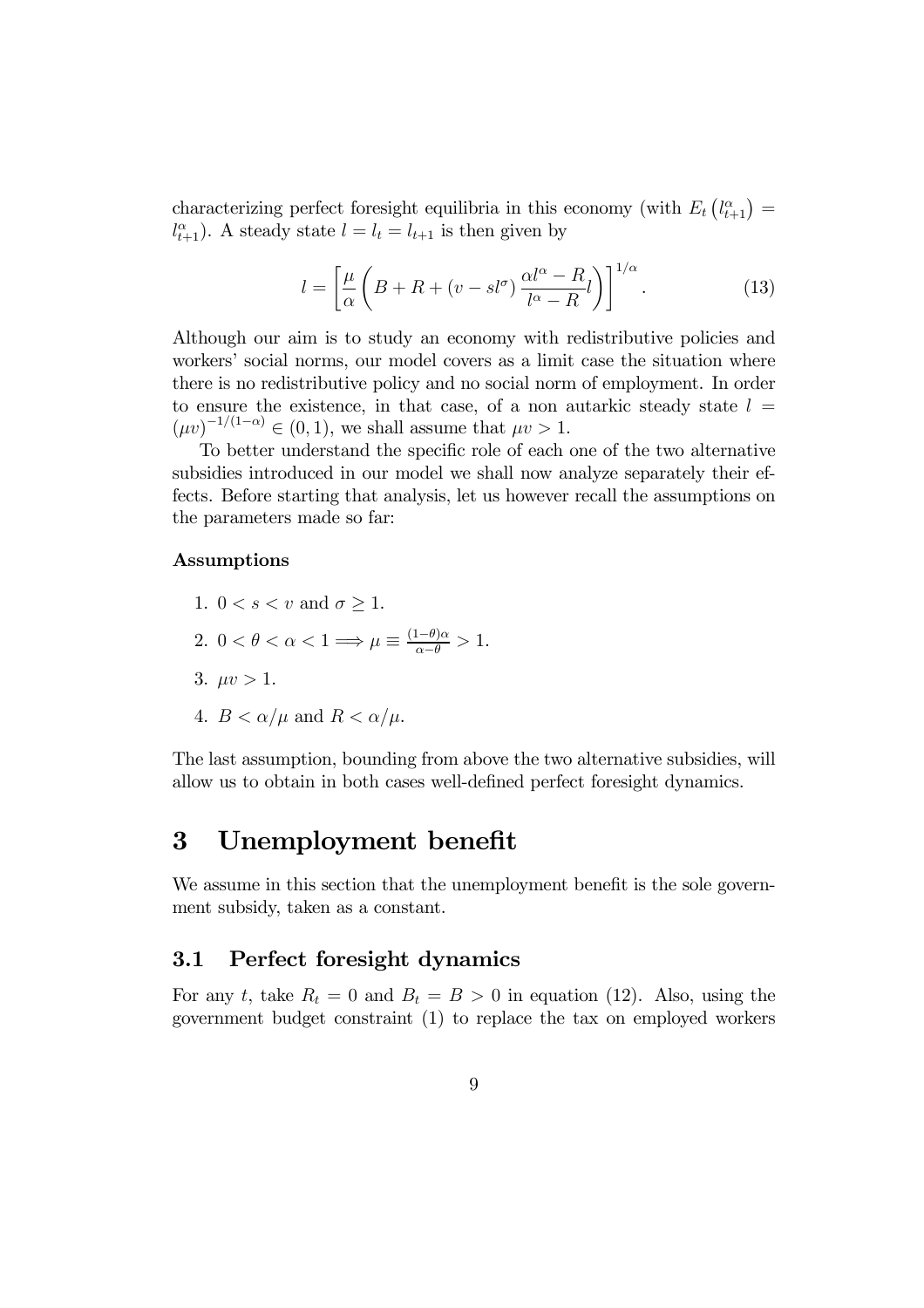$T_t = B(1/l_t - 1)$  in this equation, we obtain:

$$
l_t = \left[\frac{\mu}{\alpha} \left(\frac{B}{l_t} + (v - sl_t^{\sigma}) \alpha \frac{l_t^{\alpha}}{E_t \left(l_{t+1}^{\alpha}\right)}\right)\right]^{-1/(1-\alpha)},\tag{14}
$$

where we find in large round brackets a general equilibrium expression for the reservation wage. The existence of unemployment benefits and of an employment social norm introduces the terms  $B/l_t$  and  $-s\ell_t^{\sigma}$ , respectively, in the expression for the reservation wage, which may consequently be decreasing in  $l_t$ . Thus, given the output expectation  $E_t\left(l_{t+1}^{\alpha}\right)$  at period t, equation (14) may have multiple solutions, that is, there may exist multiple temporary equilibria.

Also, the variability of expectations across periods opens the way, through the induced variability of the reservation wage, to the existence of employment fluctuations. These expectations can be self-fulfilling, in the context of intertemporal equilibrium. Under perfect foresight, and under Assumption 4  $(B < \alpha/\mu)$ , we may obtain a *deterministic* forward dynamic system by just reformulating the temporary equilibrium condition (14):

$$
l_{t+1} = l_t \left( \frac{\mu \left( v - sl_t^{\sigma} \right) l_t}{l_t^{\alpha} - \mu B / \alpha} \right)^{1/\alpha} \equiv f \left( l_t \right) \text{ for } l_t \in \left( (\mu B / \alpha)^{1/\alpha}, 1 \right). \tag{15}
$$

In addition, we know that intertemporal equilibria with *stochastic* endogenous fluctuations driven by volatile self-fulfilling expectations exist in the neighborhood of indeterminate steady states of this deterministic system (see for instance Grandmont et al., 1998, and Benhabib and Farmer, 1999).

#### 3.2 Steady states

A steady state  $l = f(l)$  of system (15) is a solution to the equation:

$$
\phi(l) \equiv l^{\alpha} - \mu \left( v - sl^{\sigma} \right) l = \mu B/\alpha. \tag{16}
$$

This equation can be interpreted as the equality of the inverse labour demand  $\alpha l^{\alpha-1}$  and the inverse labour supply (the reservation wage augmented by the markup factor)  $\mu (B/I + (v - sI^{\sigma}) \alpha)$  under static expectations of future output:  $E_t(l_{t+1}^{\alpha}) = l_t^{\alpha}$  (see equation (14)).

In the following, we shall discuss multiplicity and local determinacy of steady states. As concerns the latter property, we know that the steady state  $l = f(l)$  is locally determinate if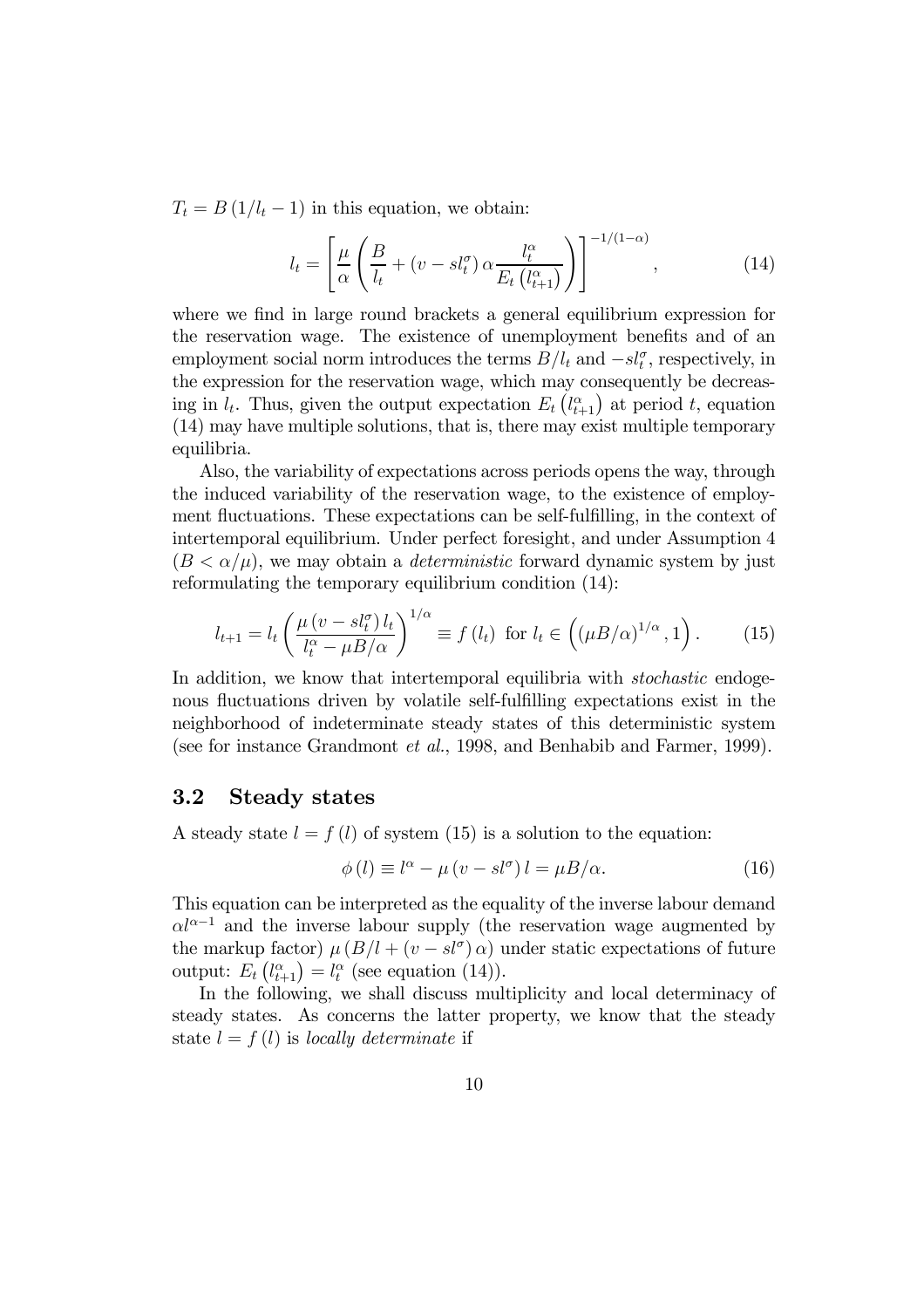$$
f'(l) = \frac{f'(l)l}{f(l)} = \frac{v - (1+\sigma)s l^{\sigma}}{\alpha (v - s l^{\sigma})} - \frac{\mu B/\alpha}{l^{\alpha} - \mu B/\alpha} \in (-\infty, -1) \cup (1, +\infty). \tag{17}
$$

Hence, a steady state  $l^*$  is determinate if  $f(l) / l$  is increasing in l at  $l^*$ , which is equivalent to  $f'(l^*) l^* / f(l^*) > 1$ . As  $l^*$  is a solution to (16), this inequality is itself equivalent to the condition  $\phi'(l^*) < 0$  (since  $l^{\alpha} - \mu B/\alpha$  becomes smaller than  $\mu(v - sl^{\sigma}) l$ , hence by (15) f (l) |l larger than 1, as l becomes larger than  $l^*$ ). Thus,  $\phi(l^*) = \mu B/\alpha$  and  $\phi'(l^*) < 0$  imply determinacy of  $l^*$ . By contrast, if  $\phi'(l^*) > 0$ , we know that  $f'(l^*) < 1$ , but  $l^*$  can in this case be either determinate (if  $f'(l^*) < -1$ ) or indeterminate (if  $f'(l^*) > -1$ ).

As to multiplicity, first notice that, by continuity and since  $\phi(0) = 0$ ,  $\phi(1) < \mu B/\alpha$  (resp.  $\phi(1) > \mu B/\alpha$ ) implies an even (resp. uneven) number of steady states. More precisely, we will show that the graph of  $\phi$  can change the sign of its curvature, from concave to convex, at most once in the interval  $(0, 1)$ , so that  $\phi(1) < \mu B/\alpha$  in fact implies 0 or 2 steady states, and  $\phi(1) >$  $\mu B/\alpha$  implies 1 or 3 steady states. Clearly, existence of 3 steady states requires the graph of  $\phi$  to be N-shaped, implying  $\phi'(1) > 0$ . If  $\phi'(1) < 0$ , the graph of  $\phi$  is inverted U-shaped, so that the maximum number of steady states is then 2.

It appears that for a small enough value of s (including zero, when there is no employment social norm at all),  $\phi(1) < \mu B/\alpha$ , so that there are either 0 or 2 steady states. We will characterise this situation as that of a weak social norm. A strong social norm will naturally denote the reverse situation, leading to the possibility of 1 or 3 steady states. Formally, we introduce the following

Definition 1 The social norm is said to be a

- a. weak social norm iff  $0 \leq s < v (1 \mu B/\alpha)/\mu$  or, equivalently,  $\phi(1) < \mu B/\alpha$ ;
- b. strong social norm iff  $s > v-(1-\mu B/\alpha)/\mu$  or, equivalently,  $\phi(1) >$  $\mu B/\alpha$ .

Notice that the distinction between weak and strong social norms does not involve the responsiveness  $\sigma$  of the disutility to the proportion of norm adherents, but only the unemployment disutility level s.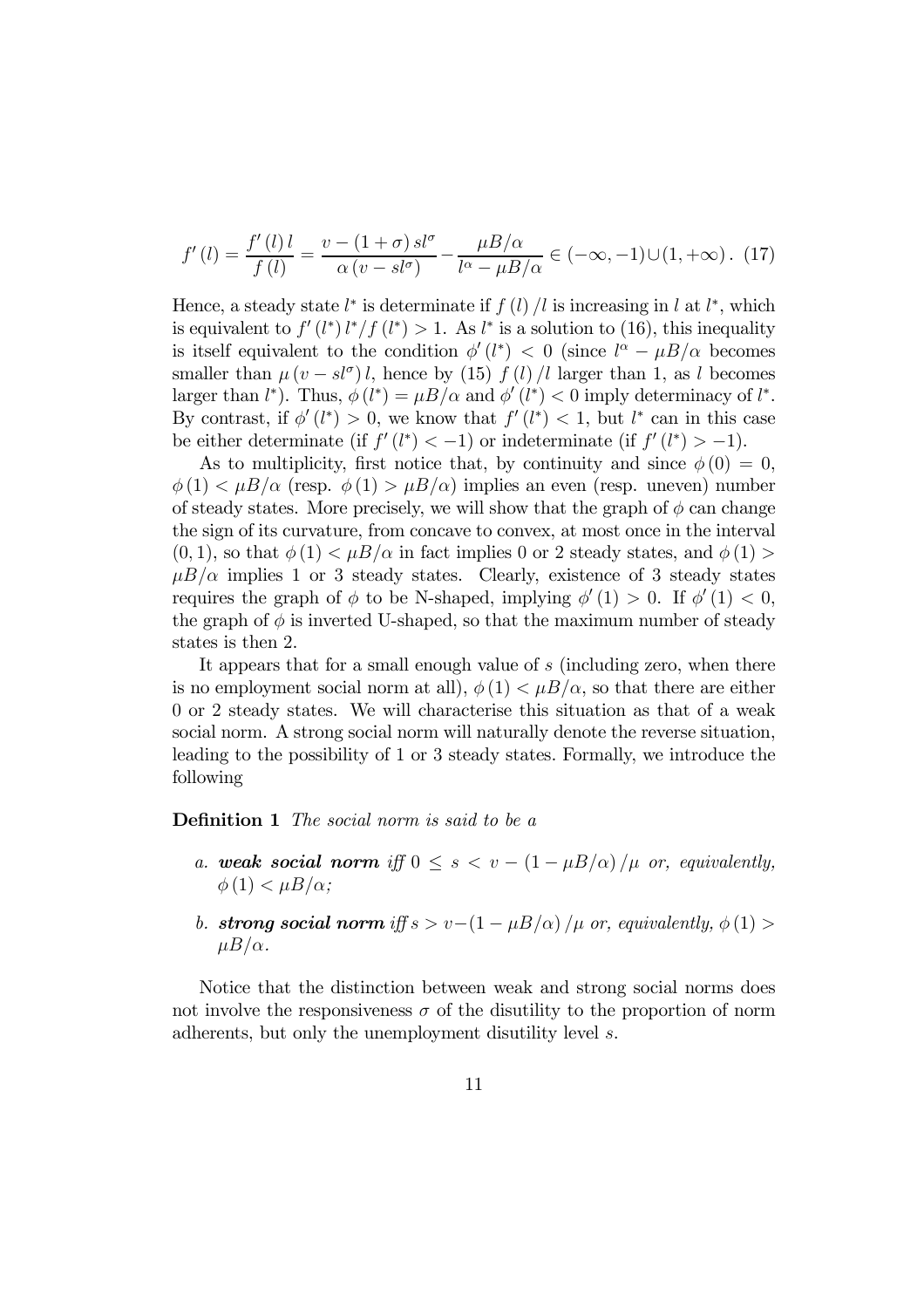#### 3.3 Weak social norm

As just stated, the case of a weak social norm extends to economies without an employment social norm  $(s = 0)$ .

Proposition 1 (Weak social norm) Consider the case of a weak social norm according to Definition 1a, and further let  $\max_{l \in (0,1)} \phi(l) > \mu B/\alpha$ . Then, there are two steady states, the larger of which is locally determinate and responds negatively to an increase in the unemployment benefit.<sup>6</sup>

**Proof.** By (16),  $\phi(0) = 0 \leq \mu B/\alpha$  and by the the assumption of a weak social norm and Definition 1a,  $\phi(1) < \mu B/\alpha$ , so that the number of steady states is even by continuity of  $\phi$ . As  $\max_{l \in (0,1)} \phi(l) > \mu B/\alpha$  by assumption, there are at least two steady states. Now, compute:

$$
\phi'(l) = \alpha l^{\alpha - 1} - \mu \left( v - (1 + \sigma) s l^{\sigma} \right), \tag{18}
$$

$$
\phi''(l) = -\alpha (1 - \alpha) l^{\alpha - 2} + \mu (1 + \sigma) \sigma s l^{\sigma - 1}, \tag{19}
$$

$$
\phi'''(l) = \alpha (1 - \alpha) (2 - \alpha) l^{\alpha - 3} + \mu (1 + \sigma) \sigma (\sigma - 1) s l^{\sigma - 2} > 0. \tag{20}
$$

As  $\phi'''(l) > 0$ ,  $\phi''$  can change signs at most once in the interval  $(0, 1)$ :  $\phi$  is always concave (recall that  $\lim_{l\to 0} \phi''(l) = -\infty$ ), or else first concave and then convex. So, the graph of  $\phi$  cannot intersect the horizontal line  $\mu B/\alpha$  more than twice: there are exactly two steady states. The function  $\phi$  is decreasing at the highest of these two steady states, which is consequently locally determinate and such that employment decreases whenever  $B$  increases.  $\blacksquare$ 

In the following two figures, we give an example of existence of two steady states, illustrating Proposition 1.<sup>7</sup> Figure 1 represents the graph of  $\phi$  as well as the horizontal line  $\mu B/\alpha$ . Clearly, a comparative statics analysis around the higher steady state leads to the standard conclusion that an increase in the unemployment benefit diminishes the equilibrium level of employment. Figure 2, with  $l_t$  as the abscissa and  $l_{t+1}$  as the ordinate, represents the graph of f, which has two intersections with the first diagonal. The higher steady

 $6$ The lower steady state can be determinate or indeterminate, depending upon the values of the parameters. We disregard here the formulation of determinacy conditions since this lower steady state, approaching the autarkic state as  $B \to 0$ , appears empirically implausible for reasonable values of the parameters.

<sup>&</sup>lt;sup>7</sup>We use the parameter values:  $\alpha = 0.75$ ,  $v = 1.2$ ,  $s = 0.2$ ,  $\sigma = 1.6$ ,  $\mu = 1.125$  and  $B = 0.02$ .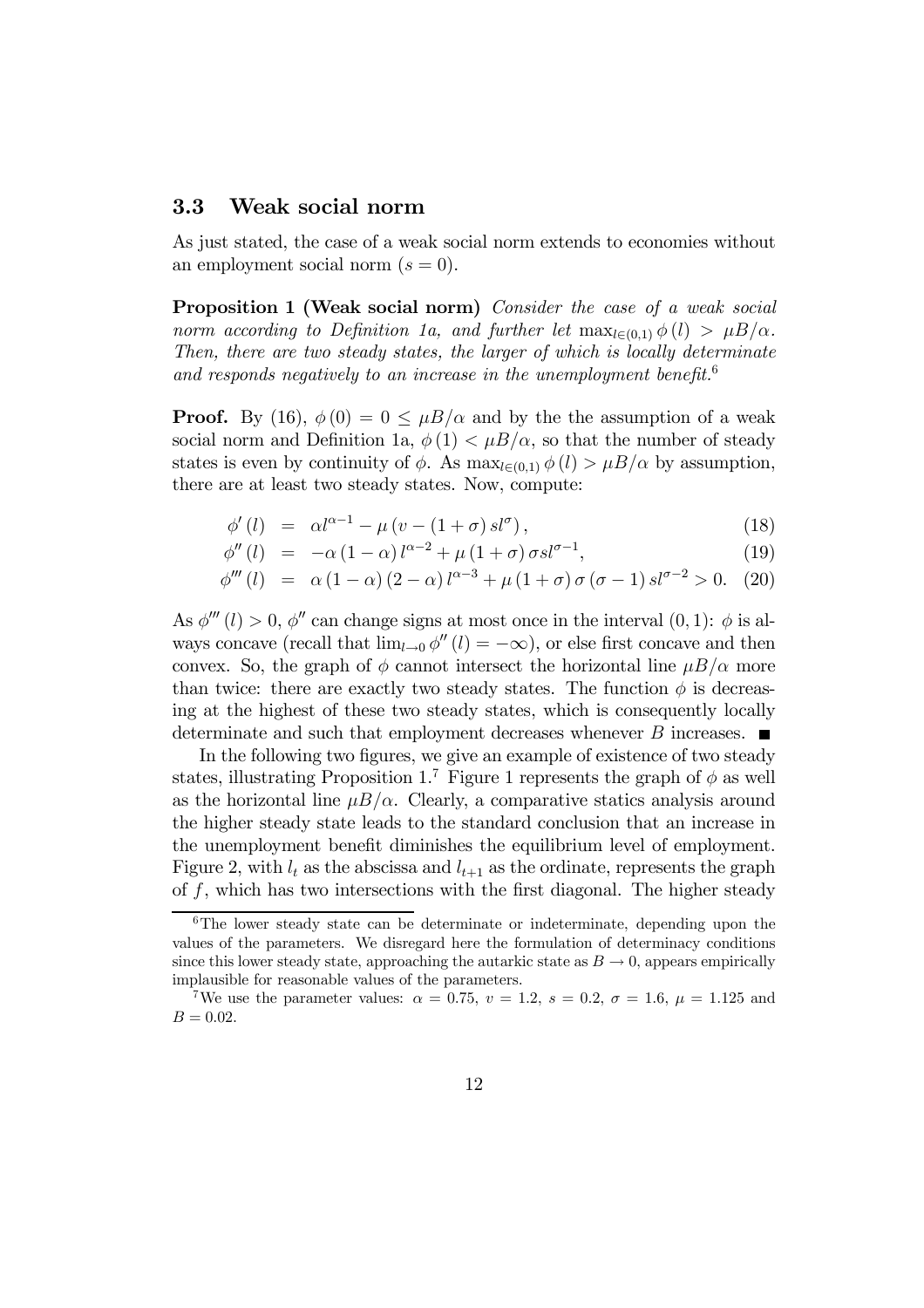state is clearly determinate, whereas the lower one is indeterminate in this example.



#### 3.4 Strong social norm

Proposition 2 (Strong social norm) Consider the case of a strong social norm according to Definition 1b, and assume

$$
\frac{v - \alpha/\mu}{1 + \sigma} < s < \frac{v}{1 + \sigma} \frac{1 - \alpha}{\sigma + 1 - \alpha} \left( \frac{\mu v \sigma}{\alpha (\sigma + 1 - \alpha)} \right)^{\sigma/(1 - \alpha)} . \tag{21}
$$

Further let  $\hat{l}$  and  $\check{l}$  be the two critical points of  $\phi$ , such that  $0 < \hat{l} < \check{l} < 1$ and such that  $\phi\left(\hat{i}\right)$  and  $\phi\left(\hat{i}\right)$  are a local maximum and a local minimum, respectively, and assume:  $\phi(\tilde{i}) < \mu B/\alpha < \phi(\hat{i})$ . Then there is a steady state in each one of the three intervals  $(0, \hat{i})$ ,  $(\hat{i}, \hat{i})$  and  $(\check{i}, 1)$ . The middle steady state, in  $(i, i)$ , responds negatively to an increase in the unemployment benefit B and is determinate. The higher steady state, in  $(\check{i}, 1)$ , responds positively to an increase in the unemployment benefit B and may be determinate or indeterminate.

**Proof.** By (18),  $\lim_{l\to 0} \phi'(l) = +\infty$ . Also by (18) and by the left inequality in (21),  $\phi'(1) > 0$ . We have shown in the proof of Proposition 1 that  $\phi$  is either concave in the whole interval  $(0, 1)$ , or else concave and then convex. As  $\phi'(1) > 0$ , this means that the graph of  $\phi$  is either overall increasing, or else N-shaped, with a maximum at  $\hat{l}$  and a minimum at  $\hat{l}$ . The former case,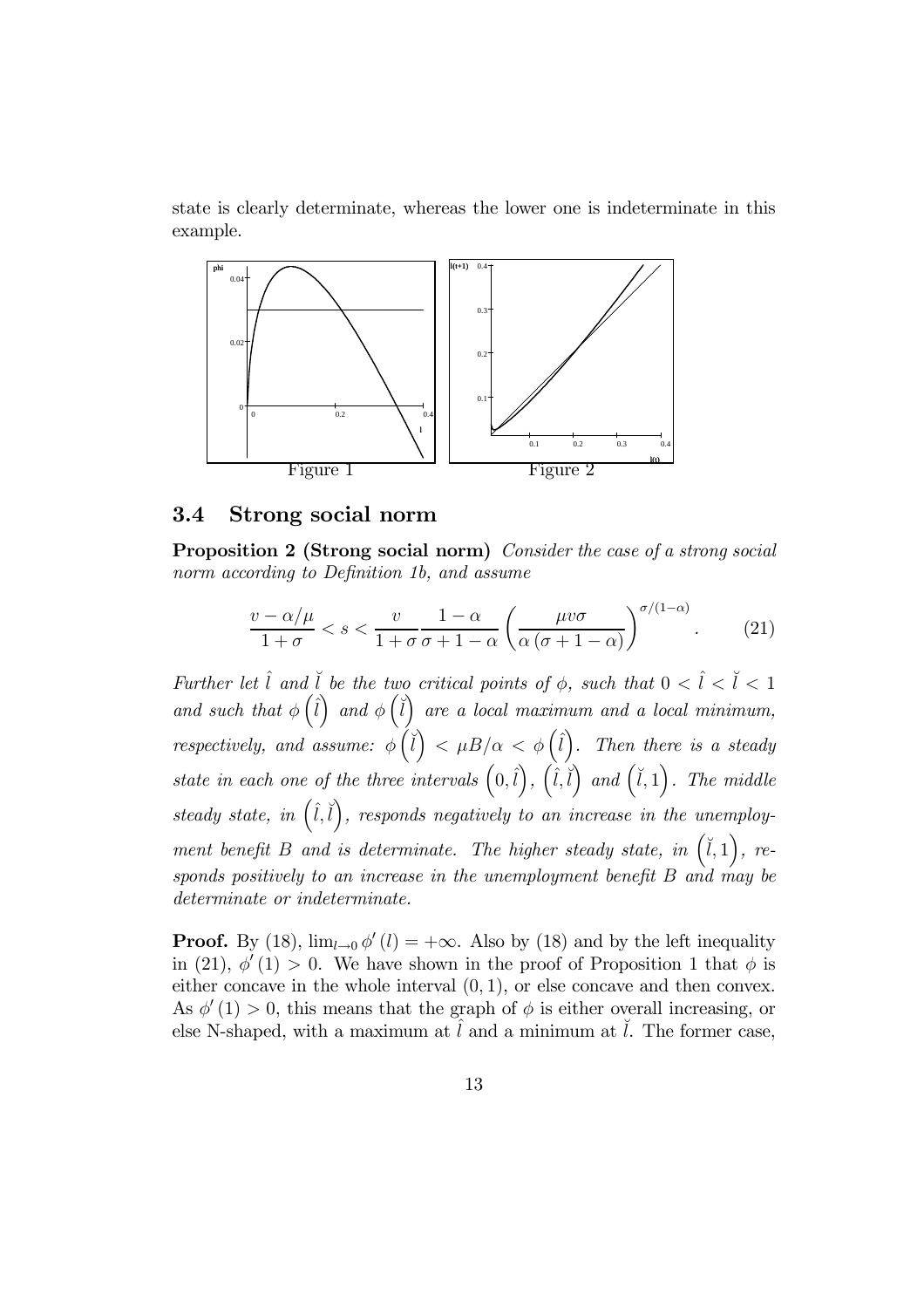which would lead to the existence of a unique steady state, is however ruled out by the assumption (21). Indeed, by (19) and (20),  $\phi'$  has a minimum when

$$
\phi''(l) = -(\alpha (1 - \alpha) - \mu \sigma (1 + \sigma) s l^{\sigma+1-\alpha}) l^{\alpha-2} = 0,
$$

that is, at

$$
\overline{l} = \left(\frac{\alpha \left(1 - \alpha\right)}{\mu \sigma \left(1 + \sigma\right) s}\right)^{1/(\sigma + 1 - \alpha)} < 1,
$$

where the inequality results from the lower bound imposed upon s by  $(21)$ . Using  $(18)$  and because of the upper bound imposed upon s by  $(21)$ , it is straightforward to verify that  $\phi'(\bar{l}) < 0$ . So, we are left with the case where  $\phi$  has a local maximum at  $\hat{l}$  and a local minimum at  $\check{l}$ , with  $\check{l} > \hat{l}$ . Clearly, there are then three steady states under the assumption on  $\mu B/\alpha$ (including that introduced by Definition 1b for a strong social norm). As  $\phi$ is decreasing in the interval  $(i, i)$ , the middle steady state  $l^*$ , in this interval, is determinate and responds negatively to an increase in  $B$ , like in the weak social norm case. And since  $\phi$  is increasing in the interval  $(\check{l}, 1)$ , the higher steady state  $l^{**}$ , in this interval, responds positively to an increase in B. Also, since  $\phi$  is increasing, we know that  $f'(l^{**}) < 1$ , but local determinacy (resp. indeterminacy) further requires that  $f'(l^{**}) < -1$  (resp.  $f'(l^{**}) > -1$ ), so that l ∗∗ can be either determinate or indeterminate (as the lower steady state, belonging to the interval  $(0, \hat{l})$  where  $\phi$  is also increasing).

Observe that, in order to obtain three steady states, we have imposed in Proposition 2 a lower but also an upper bound to parameter s. Should s be larger than this upper bound, the function  $\phi$  would be overall increasing, and we would obtain a unique steady state. Existence of three steady states thus requires a strong yet moderate employment social norm. Another remark concerns the presence of the other parameter,  $\sigma$ , characterizing the employment social norm in its responsiveness to the employment level. Contrary to the definition of a strong social norm, from which this parameter was absent, the two bounds imposed by the assumption of Proposition 2 depend upon it. However, existence of three steady states is not ruled out by a weak value of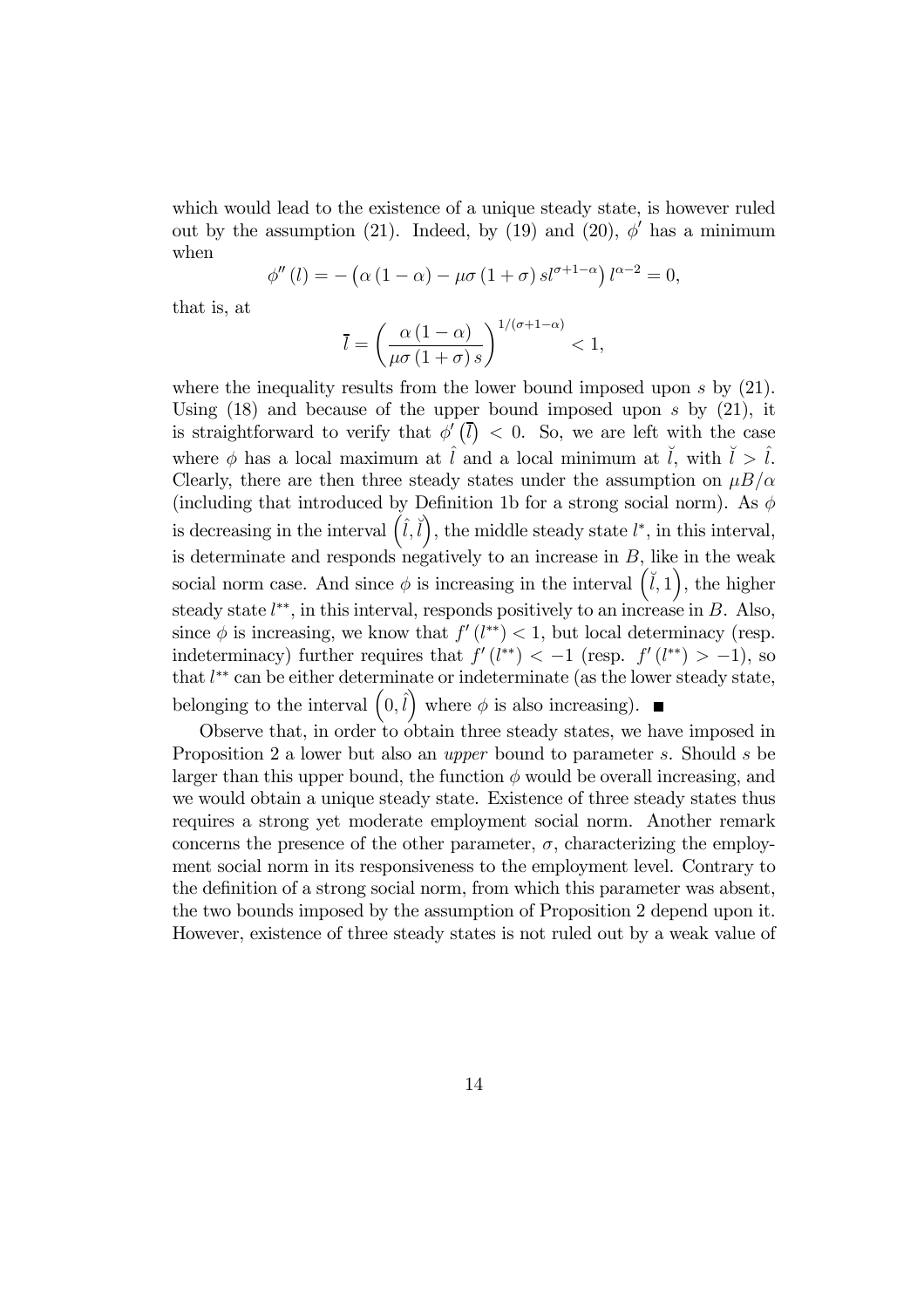σ, namely  $σ = 1$ , the case of a linear specification of the social norm.<sup>8</sup>

In the following two figures, analogous to Figures 1 and 2, we give an example of existence of three steady states, in a case where the higher one is indeterminate.<sup>9</sup> By simple inspection of Figure 3, we see that an increase in the unemployment benefit increases the level of employment of the higher steady state. In Figure 4, the lower and the higher steady states appear to be indeterminate, whereas the middle one is determinate.



We conclude this subsection by further addressing the question of local determinacy of the higher steady state,  $l^{**} \in (\mathcal{V}, 1)$ . Recall that, under the conditions of Proposition 2,  $l^{**}$  is indeterminate if and only if  $f'(l^{**}) > -1$ . By referring to (16) we can replace  $\mu B/\alpha$  by  $\phi(l^{**})$  in the expression (17) for  $f'(l^{**})$ , so that the last inequality appears to be equivalent to

$$
\sigma < \frac{\left(1+2\alpha\right)\left(v-s l^{**}\sigma\right)-\left(\alpha/\mu\right) l^{**\alpha-1}}{sl^{**\sigma}} \equiv \overline{\sigma}^{**}.\tag{22}
$$

Now, consider concomitant variations of the social norm parameters s and  $\sigma$  that keep constant the disutility  $S^{**} \equiv sl^{**\sigma}$  of being unemployed in the steady state  $l^{**}$ . Referring to  $(16)$ , observe that this steady state will not be modified by such concomitant variations of s and  $\sigma$ , provided all other parameters are kept constant. As a consequence, the value  $\bar{\sigma}^{**}$  of the RHS of inequality (22) will also be kept unaltered by those variations of the social

$$
(1 - \alpha/\mu v)^{1-\alpha} \alpha/\mu v < \frac{(1-\alpha)^{1-\alpha}}{(2-\alpha)^{2-\alpha}}
$$

is satisfied for any  $\alpha \in (0, 1)$  and any  $\mu v > 1$ .

<sup>&</sup>lt;sup>8</sup>The admissible interval imposed on s by the assumption of Proposition 2 for  $\sigma = 1$  is never empty, since

<sup>&</sup>lt;sup>9</sup>We use the same parameter values as for Figures 1 and 2, except for  $s = 0.4$ .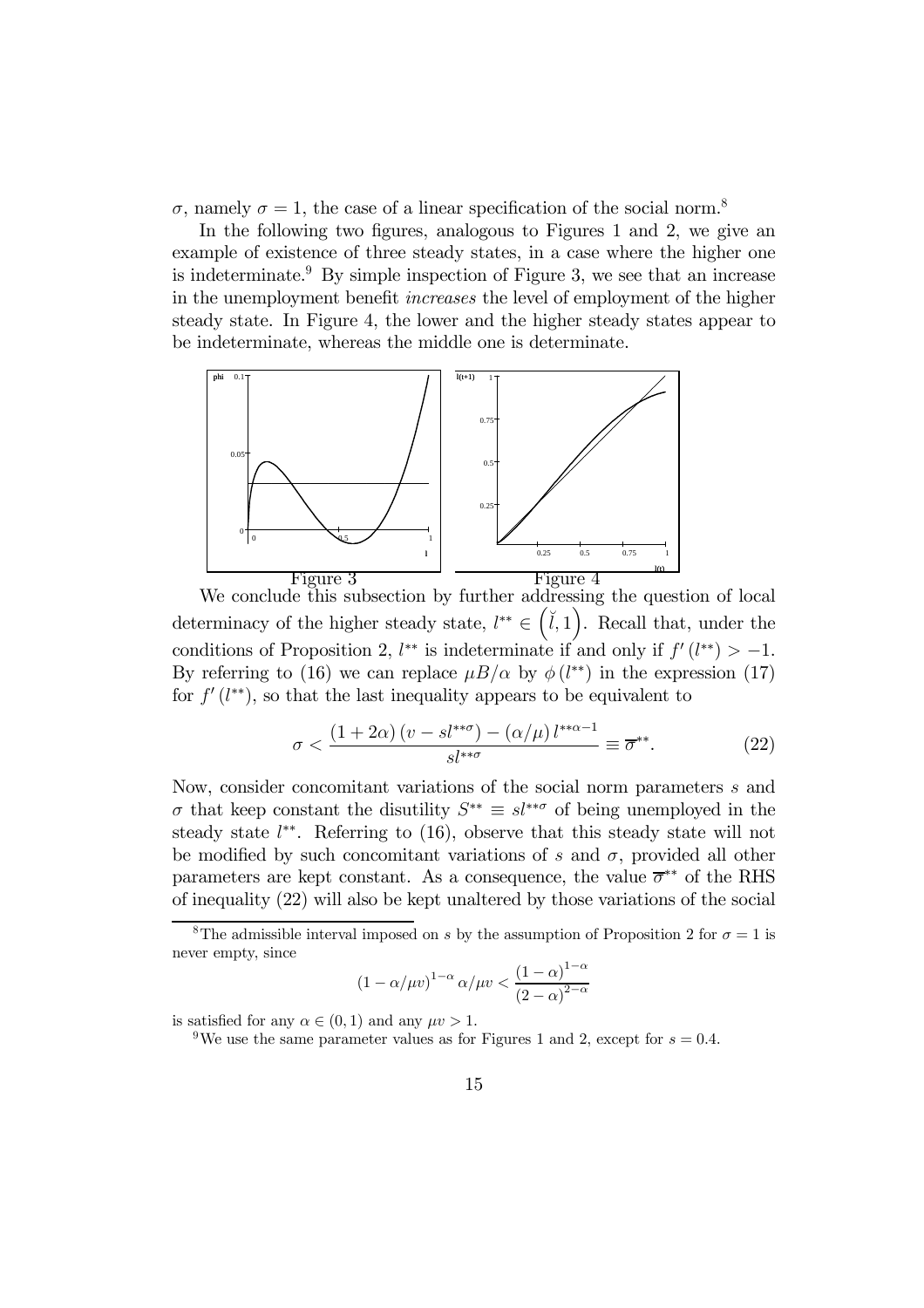norm parameters. An increase in  $\sigma$ , accompanied by a corresponding increase in s so as to keep  $sl^{**\sigma}$  equal to  $S^{**}$ , can thus reverse the inequality  $\sigma < \overline{\sigma}^{**}$ into  $\sigma > \overline{\sigma}^{**}$ , *i.e.*  $f'(l^{**}) > -1$  into  $f'(l^{**}) < -1$ . Since  $\sigma \geq 1$  and  $s < v$  by Assumption 1, this will be possible if  $1 < \overline{\sigma}^{**}$  and  $S^{**} < v l^{**} \overline{\sigma}^{**}$  $(\text{or } \overline{\sigma}^{**} < (\ln S^{**} - \ln v) / \ln l^{**})$ . In other words, indeterminacy of the higher steady state  $l^{**}$  is then converted into determinacy, through a flip bifurcation occurring when  $\sigma = \overline{\sigma}^{**}$  (or  $f'(l^{**}) = -1$ ).

The following proposition summarises this observation.

Proposition 3 (Flip bifurcation) Under the conditions of Proposition 2, the steady state  $l^{**} \in (\check{l}, 1)$  is indeterminate if and only if  $\sigma < \overline{\sigma}^{**} \equiv$  $((1+2\alpha)(v-S^{**})-(\alpha/\mu)(^{**\alpha-1})/S^{**}, \text{ with } S^{**} \equiv sl^{**\sigma}. \text{ If } 1 \leq \sigma < \overline{\sigma}^{**} <$  $(\ln S^{**} - \ln v) / \ln l^{**}$ , the strengthening of the social norm by the concomitant increase of s and  $\sigma$  while keeping  $S^{**}$  constant makes the steady state  $l^{**}$  undergo a flip bifurcation as  $\sigma$  takes the bifurcation value  $\overline{\sigma}^{**}$ , and then makes it determinate, for  $\sigma > \overline{\sigma}^{**}$ .

Figure 5 illustrates the reversal of local indeterminacy into local determinacy of the higher steady state of Figure 4 obtained through an increase in s and  $\sigma$  that keeps  $S^{**}$  constant. The thin curve, increasing at the higher steady state with a slope smaller than 1, corresponds to the case of local indeterminacy and is the same as in Figure 4. The thick curve, decreasing at the higher steady state with a slope smaller than −1, corresponds to the case of local determinacy.<sup>10</sup>



<sup>&</sup>lt;sup>10</sup>It is obtained with the same parameter values as for Figure 4, except for  $s = 0.85$  and  $\sigma = 6$  (instead of  $s = 0.4$  and  $\sigma = 1.6$ ).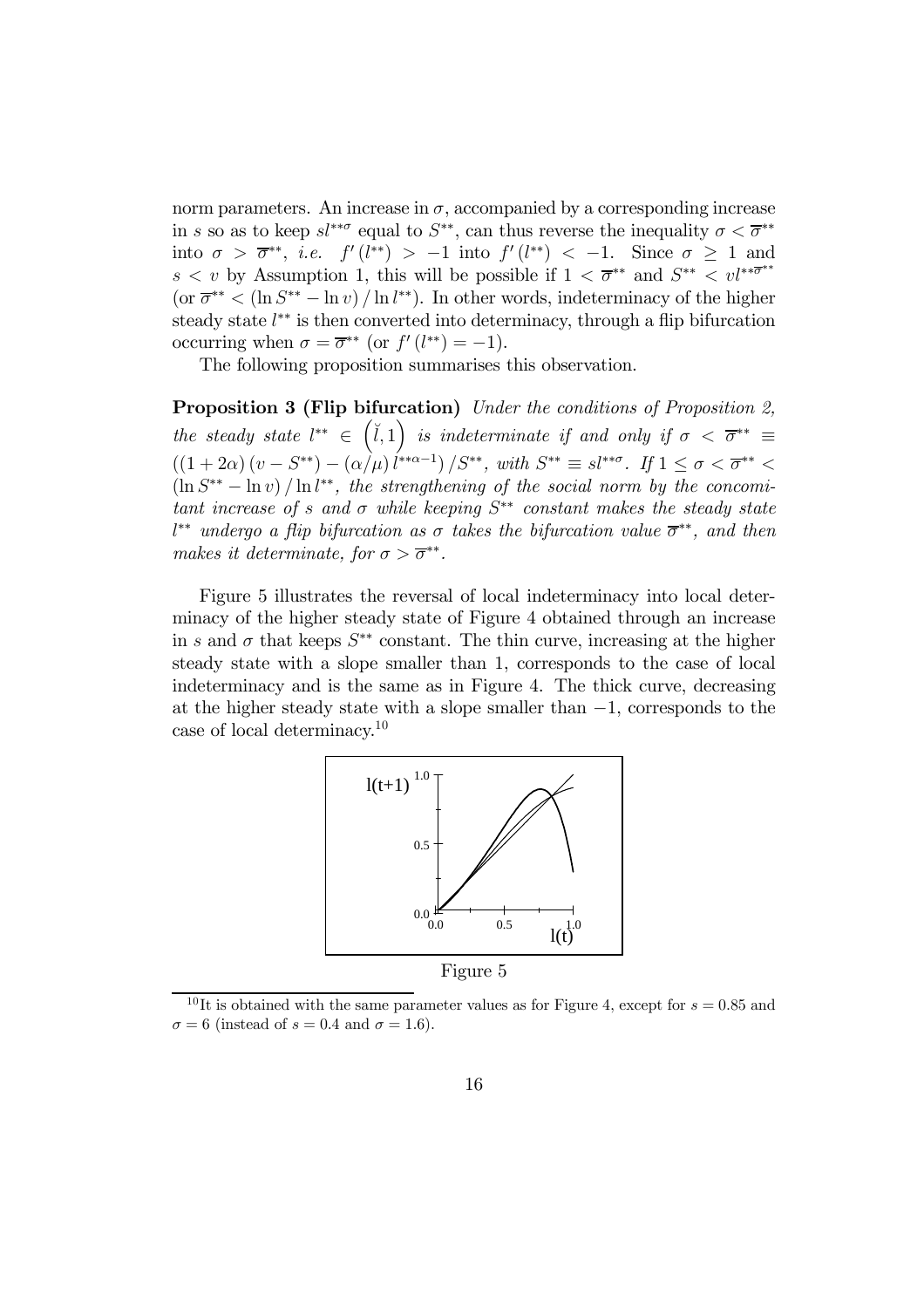Proposition 3 together with Figure 5 also show that local indeterminacy prevails, with a plausible value of the unemployment rate, for a strong yet moderate value of s (as under Proposition 2), but also for a moderate value of  $\sigma \geq 1$  since sufficiently high values of  $\sigma$  and s bring local determinacy.

#### 3.5 Discussion of the results

Our first step in discussing our results will be to recall the interpretation of equation (16),  $\phi(l) = \mu B/\alpha$ , characterizing a steady state (such that  $l = f(l)$  by the equality of the inverse labour demand and supply functions. Naturally, applying to such steady state the condition  $\phi'(l) < 0$ , with  $\phi''$ given by equation (18), can then be interpreted as imposing a condition on the slopes (or on the elasticities) of those functions. To be explicit, applying  $\phi'(l) < 0$  is equivalent to requiring that the elasticity of the inverse demand function  $\alpha l^{\alpha-1}$  be smaller than the elasticity of the inverse supply function  $\mu(B/l_t + \alpha (v - sl_t^{\sigma}))$  at the point where the two graphs intersect:

$$
\alpha - 1 < -\frac{B/l + \alpha \sigma s l^{\sigma}}{B/l + \alpha \left(v - s l^{\sigma}\right)},\tag{23}
$$

or, using (16),

$$
1 < \frac{\mu\left(v - \left(1 + \sigma\right)sl^{\sigma}\right)}{\alpha l^{\alpha - 1}},\tag{24}
$$

that is,  $\phi'(l) < 0$  by equation (18).

Clearly, the reverse condition  $\phi'(l) > 0$  requires that the elasticity of the inverse demand function be larger than the elasticity of the inverse supply function: the case where the graphs of the two functions cross with so-called "wrong slopes" (Benhabib and Farmer,1994, 1999). This condition is enough to imply a reversal of the comparative static properties of the steady state in response to changes in the unemployment benefit, but it is just a *necessary* condition for indeterminacy  $(f'(l) < 1)$ , to be completed by the condition  $f'(l) > -1$ . Figure 6, representing the labour demand and supply curves (the thin and the thick curves, respectively) on the basis of the parameter values used in Figures 3 and 4 (and zooming on the two larger steady states), illustrates the standard case ( $l \approx 0.24$ ) where the curves cross with the "right" slopes and the non-standard one ( $l \approx 0.84$ ) where they cross with the "wrong" slopes. The dotted curve represents labour supply for a higher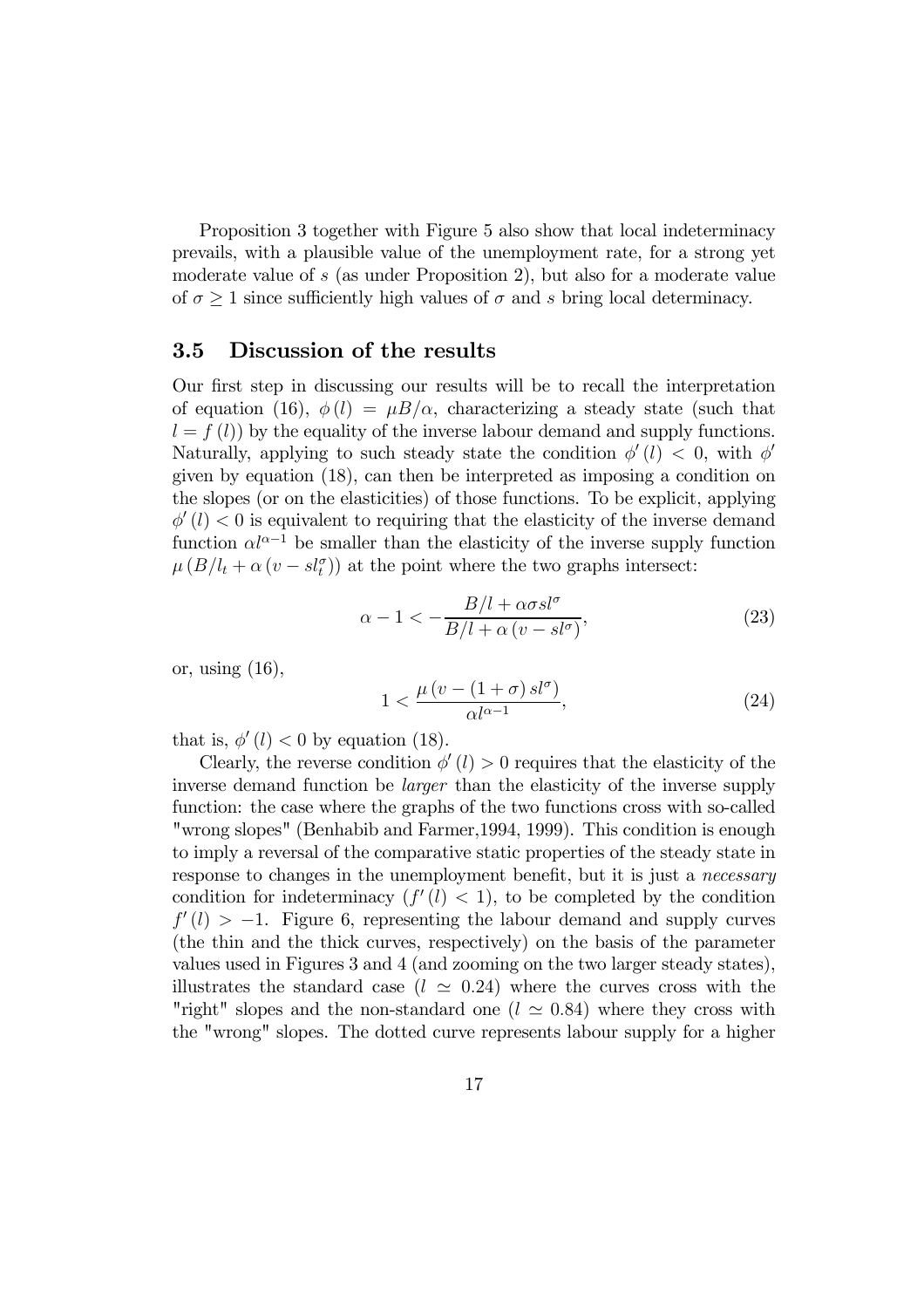value of the unemployment benefit. The shift in labour supply induces a decrease of steady state employment in the standard case, an increase in the non-standard one.



Therefore in the presence of strong social norms, where we obtain an additional intersection between the two curves for a higher, and more plausible level of the employment rate  $l$ , characterised by the appearance of "wrong slopes", standard policy recommendations concerning the level of unemployment benefits and its discouraging effects on employment are no longer valid. This point is worth mentioning, since this will happen for the more realistic levels of unemployment, and it is supported by empirical evidence. Indeed, Cörvers and Golsteyn (2004), for a sample of Dutch men between 1994 and 2000, found that the willingness to work of the nonemployed increased remarkably in an upswing, and that this increase was entirely due to push factors (social pressure) while pull factors (like the wage/benefit ratio) had no effect at all. Moreover Clark (2003) also suggests that "the weak role of income in well-being regressions casts some doubt on the efficacy of policy aimed solely at reducing unemployment benefits" (p.346). However, to our knowledge this is the first work that shows that, in the presence of sufficiently strong social norms, a policy aimed at reducing unemployment benefits may backfire, implying instead a decrease in employment. As emphasised in the work of Agell (1999), "many of the institutions that are pictured as the bad guys according to the received wisdom may have a more appealing appearance when analyzed from the perspective of incomplete markets [and other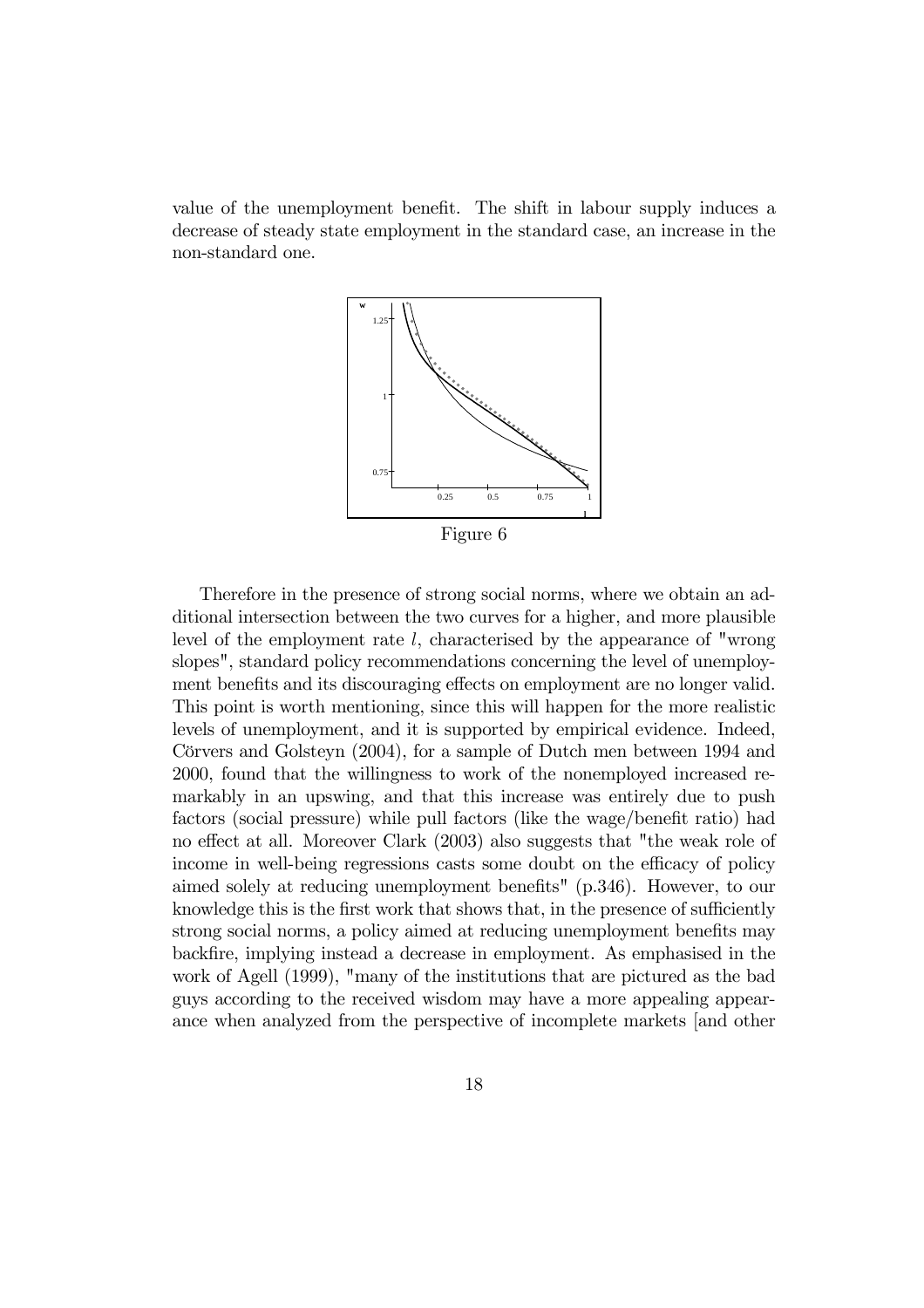market failures]. Under certain conditions, unions, minimum wages, and unemployment benefits may promote an efficient resource allocation" (p.F150).

The conclusion that a strong social norm facilitates the emergence of steady state multiplicity was also conjectured by Clark (2003) that remarked that "complementarities in labour force status have important implications for potential multiple equilibria" (p.346). A multiplicity result confirming this conjecture was obtained by Kolm (2005), who found that introducing a normative pressure to earn one's own living, in an otherwise basic textbook model of unemployment  $\dot{a}$  la Pissarides (2000) may generate multiple unemployment equilibria. Notice however that Kolm (2005) obtains three equilibria "with an inversed S-shaped relationship between the psychological costs of being unemployed and unemployment" (p.429), which results in the numerical simulation from a logistic function, whereas in our framework we can obtain three steady states even with a linear specification (when  $\sigma = 1$ ).

Finally, a new result worth commenting is the role of social norms as a source of fluctuations. As discussed above, a strong social norm is required for the appearance of an additional higher, and more plausible, steady state employment equilibrium, where one necessary condition for indeterminacy  $(f'(l^{**}) < 1)$  is verified. In this sense strong social norms promote indeterminacy for realistic values of the unemployment rate, opening the door to the emergence of expectations driven cycles (sunspots). However, very strong social norms (in the sense of a very high level s of unemployment disutility, together with a very high elasticity  $\sigma$  with respect to employment) lead to local determinacy, without excluding the existence of deterministic and stochastic global fluctuations. The mechanism behind this outcome is similar to familiar ones triggered by externalities in production or in leisure. In both cases the wrong slopes condition is necessary (and in some cases also sufficient) for indeterminacy, but the slope that is affected is not the same. With sufficiently strong production externalities the labour demand curve becomes positively sloped, while with leisure externalities the slope of the labour supply curve may become negative.<sup>11</sup> As expected, employment social norms and leisure externalities share a similar indeterminacy mechanism,<sup>12</sup> with different economic interpretations.

<sup>&</sup>lt;sup>11</sup>See Benhabib and Farmer  $(2000)$ .

<sup>12</sup>Notice that, as with employment social norms, local indeterminacy is favoured by a high (but not too high) elasticity of leisure externalities: see Weder (2004) and Barbar (2010).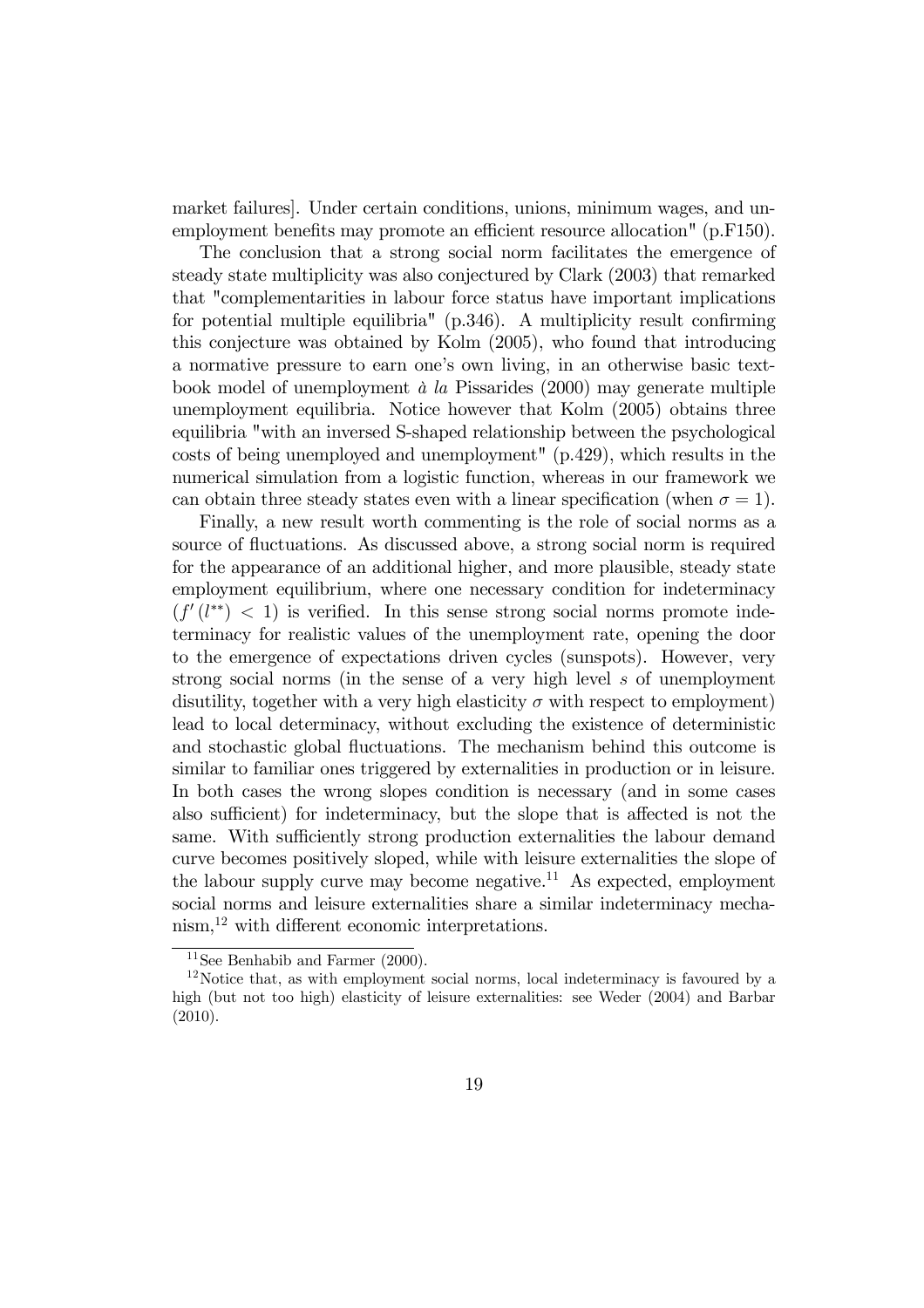# 4 Universal lump sum old-age pensions

We assume in this section that old-age pensions are the sole government subsidy, and that they are constant and financed by labour taxation:  $B_t = 0$ ,  $R_t = R > 0$  and  $T_t = R/l_t$  (according to the government budget constraint (1)) for any t. By using these specifications in equation (12), we obtain:

$$
l_t = \left[ \frac{\mu}{\alpha} \left( \frac{R}{l_t} + (v - s l_t^{\sigma}) \alpha \frac{l_t^{\alpha} - R/\alpha}{E_t \left( l_{t+1}^{\alpha} \right) - R} \right) \right]^{-1/(1-\alpha)}.
$$
 (25)

A comparison of this equation with equation (14) shows that the unemployment benefit B is simply replaced by the universal old-age pension  $R$ , which however also appears in the expression, now more complex, of the reciprocal of the real interest factor:  $(l_t^{\alpha} - R/\alpha) / (E_t (l_{t+1}^{\alpha}) - R)$ . As in the preceding section, we may reformulate according to Assumption 4  $(R < \alpha/\mu)$  the temporary equilibrium condition (25) in terms of deterministic forward dynamics:

$$
l_{t+1} = \left(R + \frac{\mu\left(\alpha l_t^{\alpha} - R\right)(v - s l_t^{\sigma})}{\alpha l_t^{\alpha} - \mu R} l_t\right)^{1/\alpha} \equiv g\left(l_t\right) \text{ for } l_t \in \left(\left(\mu R/\alpha\right)^{1/\alpha}, 1\right). \tag{26}
$$

By this equation, a steady state is a solution to the equation:

$$
\gamma(l) \equiv \frac{1}{2} \left( 1 + \frac{\mu}{\alpha} \right) l^{\alpha} - \frac{\mu}{2\alpha} \left( v - sl^{\sigma} \right) l - \sqrt{\left( \frac{1}{2} \left( 1 + \frac{\mu}{\alpha} \right) l^{\alpha} - \frac{\mu}{2\alpha} \left( v - sl^{\sigma} \right) l \right)^{2} - \frac{\mu}{\alpha} l^{\alpha} \left( l^{\alpha} - \mu \left( v - sl^{\sigma} \right) l \right)}
$$
\n
$$
= \frac{\mu R}{\alpha}.
$$
\n(27)

We shall not proceed to a formal analysis of the number and local dynamic properties of steady state equilibria along the same lines as in the preceding section, an analysis which would now be more cumbersome, only to obtain the same kind of results that we expressed in Propositions 1, 2 and 3. We shall instead limit our study to the reproduction, adapted to the present context, of the same two numerical examples. We thus use precisely the same parameter values and take for  $R$  the value we took for  $B$ . The graph of function  $\gamma$  is represented by the thick curve in Figures 7 (for  $s = 0.2$ , the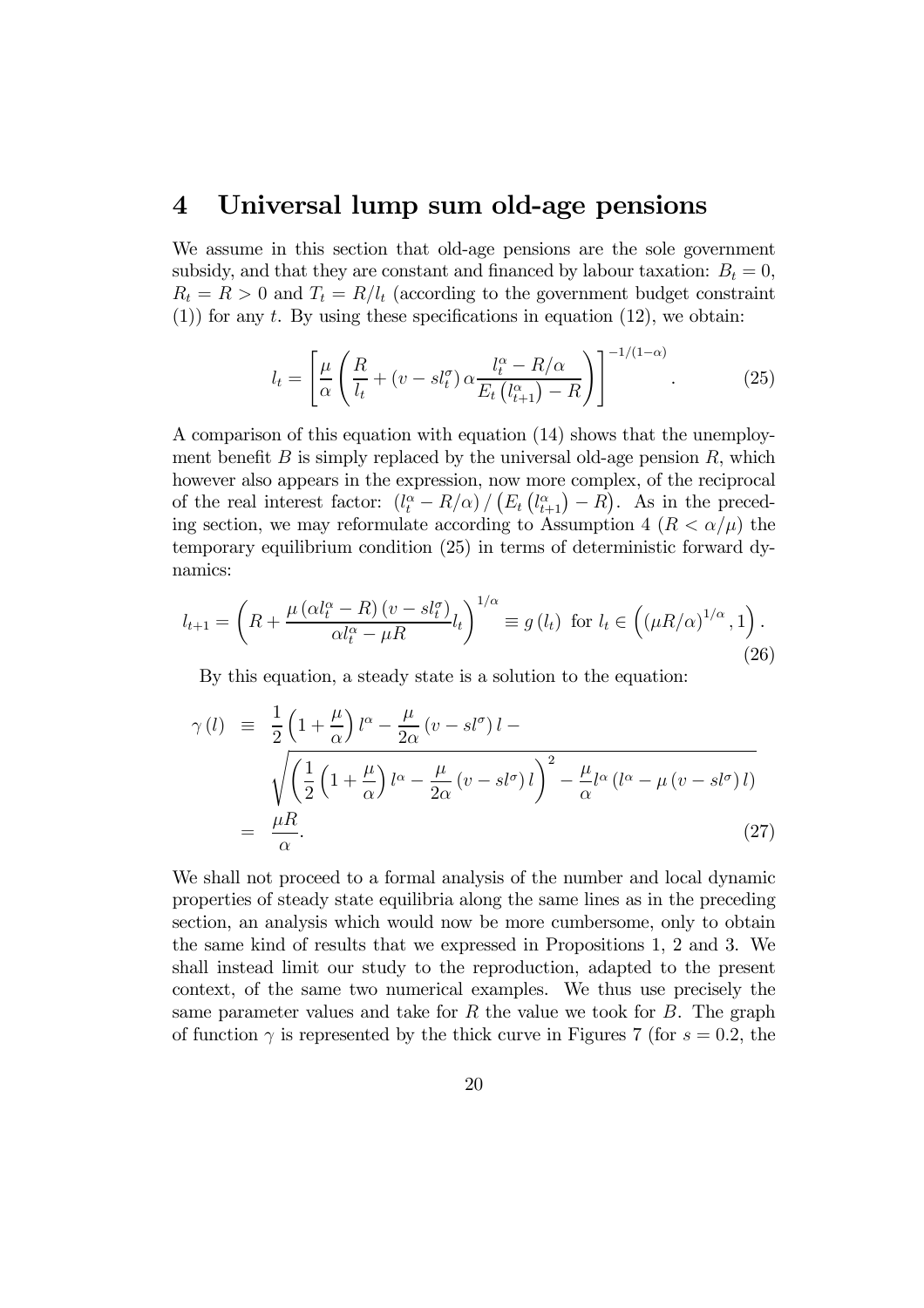case of a weak social norm) and  $8$  (for  $s = 0.4$ , the case of a strong social norm).<sup>13</sup> The thin curve represents, for the sake of comparison, the graph of the function  $\phi$  of last section.



As we see, switching from the regime of unemployment benefits to the regime of universal old-age pensions is favorable to employment when the economy is in the determinate steady state where the functions  $\phi$  and  $\gamma$ are decreasing, but unfavorable, in the economy with a strong social norm, when it is in the high employment steady state where these functions are increasing.

Except for these second order effects, any of the two regimes of redistribution policy under consideration lead to essentially the same general results, in spite of a quite different direct impact on the reservation wage. Indeed, an increase in the unemployment benefit directly increases the reservation wage, which seems detrimental to employment, contrary to an increase in the universal old-age pension (see (5)). However, once we take into account the government's budget constraint and the general equilibrium channel working through the share price, we are left with a dynamic system with the same comparative statics and dynamic properties under the two regimes.

# 5 Concluding remarks

We have discussed employment dynamics and redistribution policy regimes in the presence of social norms that shape the participation decision of workers and the wage bargaining. Our main result is that workers' social norms matter. In particular, an employment social norm increases the likelihood of equilibrium multiplicity, indeterminacy and flip bifurcations. We found

<sup>&</sup>lt;sup>13</sup>Figure 5 can also be replicated for the present regime with the same parameter values.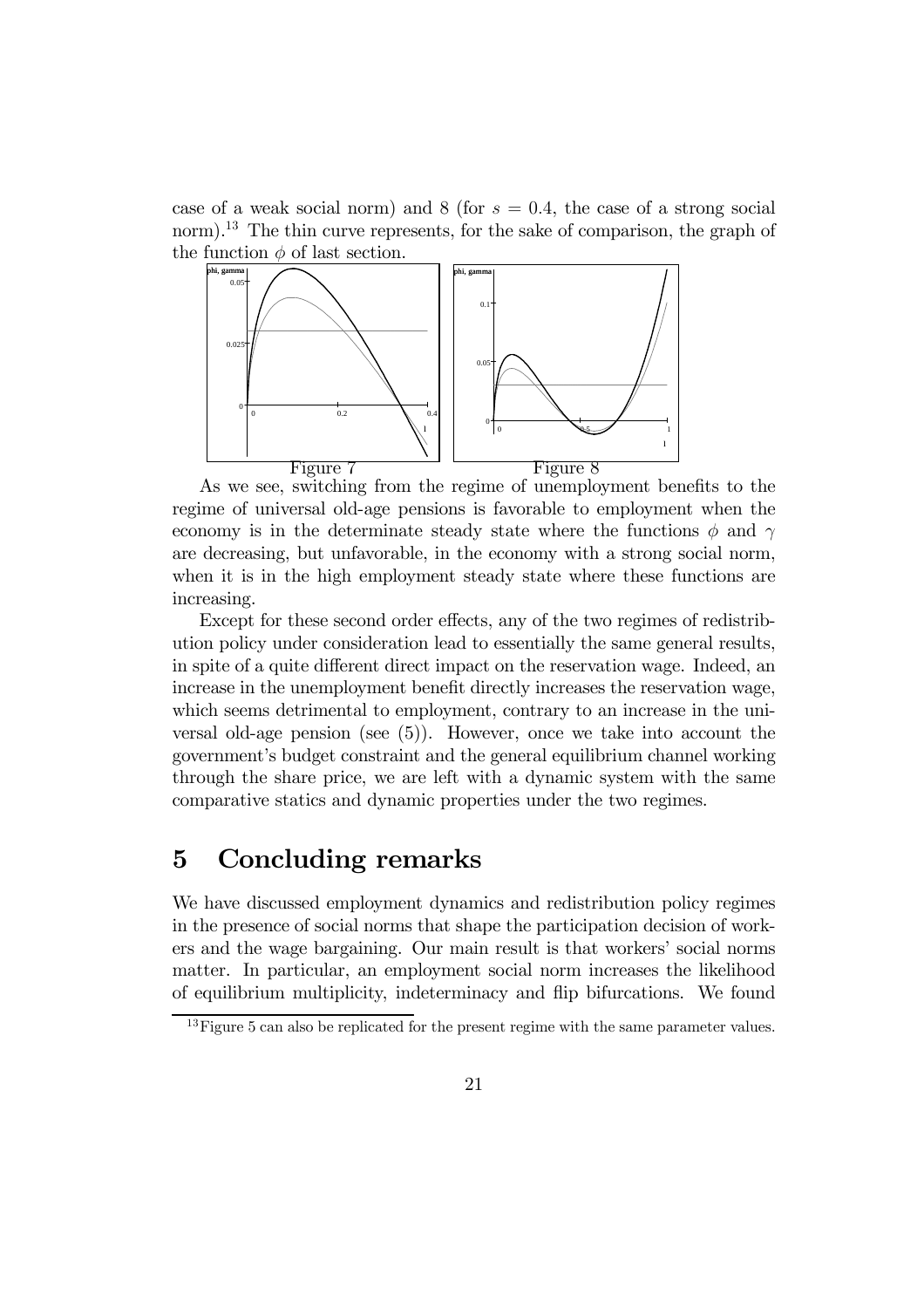that a sufficiently strong social norm is required for the appearance of an additional higher, and more plausible, employment steady state equilibrium, characterised by "wrong slopes" of the labour supply and demand curves. This condition is sufficient to make an increase in unemployment insurance beneficial to steady state employment, thus reversing standard policy prescriptions. As the existence of strong social norms receives empirical support, we thus present a strong case against the usual caveats of redistribution in favor of the unemployed.

When the "wrong slopes" condition is met, the steady state may be either indeterminate or determinate. In the first case we obtain existence of local endogenous stochastic fluctuations (stationary sunspots). In the second case, which is associated with a very strong (and responsive) employment social norm, there are no fluctuations around the steady state, but global deterministic and stochastic fluctuations cannot be excluded. Therefore, a strong employment social norm is responsible not only for steady state equilibrium multiplicity, but also for possible dynamic inefficiencies due to expectations coordination failures.

Another relevant conclusion is that in our framework the choice of the redistribution instrument does not seem to be relevant. In fact, partly because we have assumed consumption to take place only in the second period of the consumer's life, the results are quite similar for the two types of subsidies considered: unemployment benefits and universal old-age survival pensions. Since the reservation wage is directly affected by unemployment benefits, but not by the survival pensions, this illustrates the importance of taking into account general equilibrium channels of influence when assessing the effects of redistribution policies.

# References

- [1] Agell, J. (1999) On the benefits from rigid labour markets: Norms, market failures, and social insurance. The Economic Journal 109, F143- F164.
- [2] Akerlof, George A. (1980) A theory of social custom, of which unemployment may be one consequence. Quarterly Journal of Economics 94, 749-775.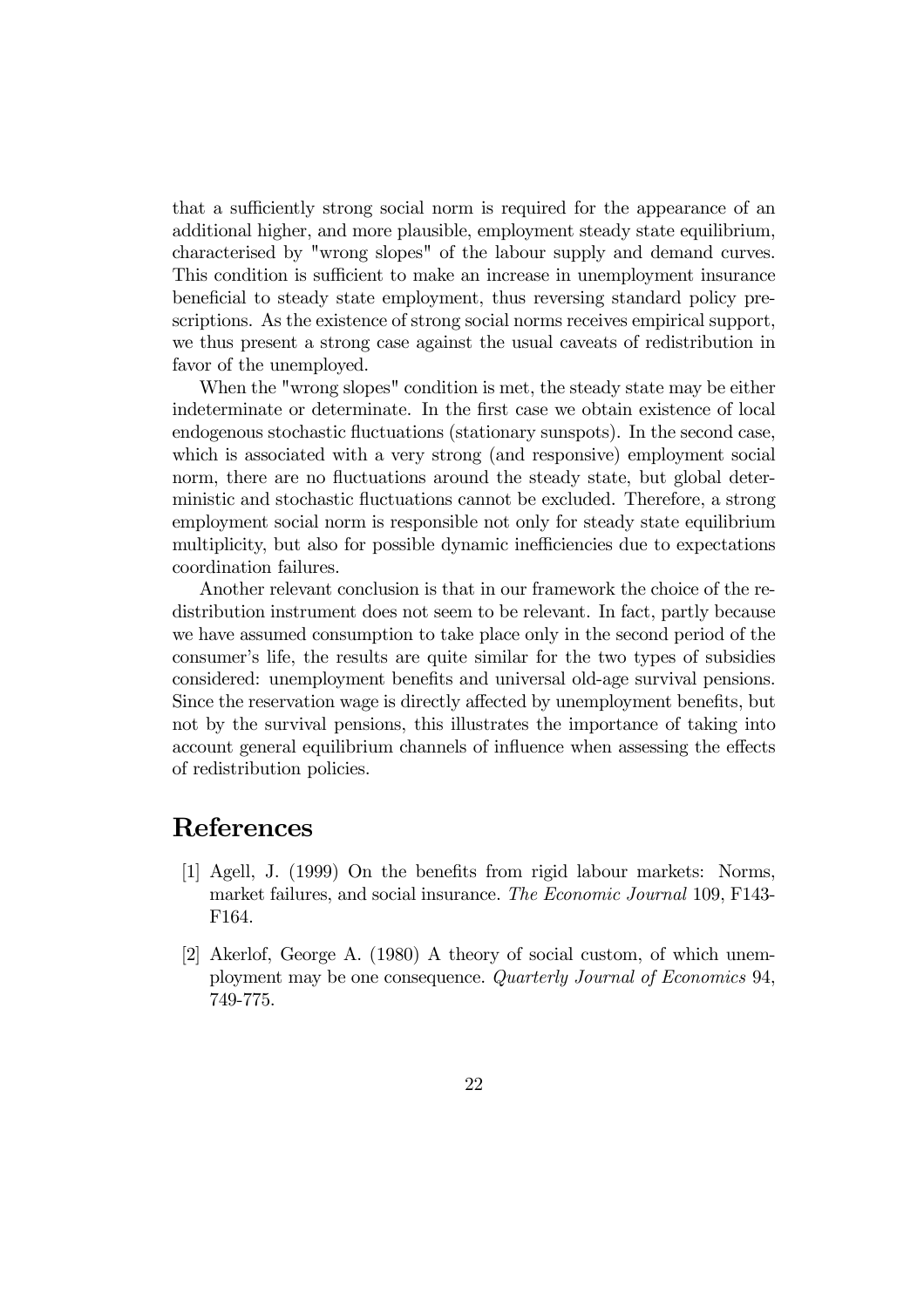- [3] Akerlof, George A. and Janet Yellen (1984) The fair wage-effort hypothesis and unemployment. Quarterly Journal of Economics 105, 255-283.
- [4] Alesina, Alberto and Dani Rodrik (1994) Distributive politics and economic growth. *Quarterly Journal of Economics* 109, 465-490.
- [5] Azariadis, Costas, Been-Lon Chen, Chia-Hui Lu and Yin-Chi Wang (2012) A two-sector model of endogenous growth with leisure externalities. IEAS Working Paper No. 12-A014, Taiwan.
- [6] Barbar, Riham (2010) Leisure externalities and endogenous cycles in an OLG model. Document de recherche EPEE No. 10-10, Université d'Evry.
- [7] Benhabib, Jess and Roger E.A. Farmer (1994) Indeterminacy and increasing returns. Journal of Economic Theory 63, 19-41.
- [8] Benhabib, Jess and Roger E.A. Farmer (1999) Indeterminacy and sunspots in macroeconomics. In John B. Taylor and Michael Woodford (eds.), Handbook of Macroeconomics, vol. 1, ch. 6, pp. 387-448. Amsterdam: North-Holland.
- [9] Benhabib, Jess and Roger E.A. Farmer (2000) The Monetary Transmission Mechanism. Review of Economic Dynamics 3, 523-550.
- [10] Clark, Andrew (2003) Unemployment as a social norm: Psychological evidence from panel data. Journal of labour Economics 21, 323-351.
- [11] Cörvers, Frank and Bart Golsteyn (2004) Social norms and the willingness to work of non-working men. Mimeo, ROA, Maastricht University.
- [12] Duernecker, Georg (2008) To begrudge or not to begrudge: consumption and leisure externalities revisited. Applied Economics Letters 15, 245— 252.
- [13] Elster, Jon (1989) Wage bargaining and social norms. Acta Sociologica 32, 113-136.
- [14] Gómez, Manuel A. (2008) Consumption and leisure externalities, economic growth and equilibrium efficiency. Scottish Journal of Political Economy 55, 227-249.